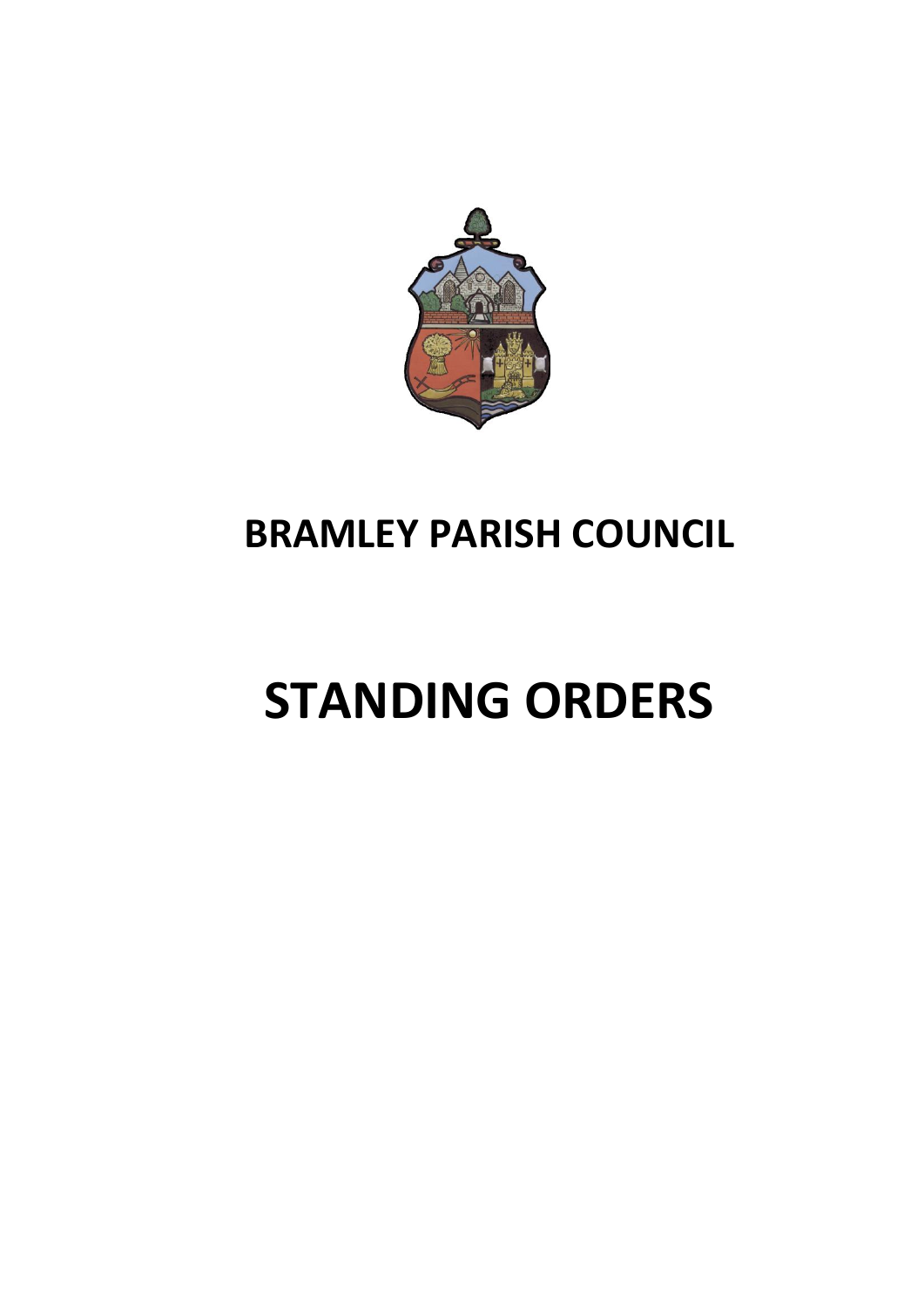# **CONTENTS**

| Section          |                                                                      | Page |
|------------------|----------------------------------------------------------------------|------|
| 1.               |                                                                      |      |
| 2.               |                                                                      |      |
| 3.               |                                                                      |      |
| $\overline{4}$ . |                                                                      |      |
| 5.               |                                                                      |      |
| 6.               | EXTRAORDINARY MEETINGS OF THE COUNCIL, COMMITTEES AND SUB-           |      |
| 7.               |                                                                      |      |
| 8.               |                                                                      |      |
| 9.               | MOTIONS FOR A MEETING THAT REQUIRE WRITTEN NOTICE TO BE GIVEN TO THE |      |
| 10.              | MOTIONS AT A MEETING THAT DO NOT REQUIRE WRITTEN NOTICE 13           |      |
| 11.              |                                                                      |      |
| 12.              |                                                                      |      |
| 13.              |                                                                      |      |
| 14.              |                                                                      |      |
| 15.              |                                                                      |      |
| 16.              |                                                                      |      |
| 17.              |                                                                      |      |
| 18.              |                                                                      |      |
| 19.              |                                                                      |      |
| 20.              |                                                                      |      |
| 21.              |                                                                      |      |
| 22.              |                                                                      |      |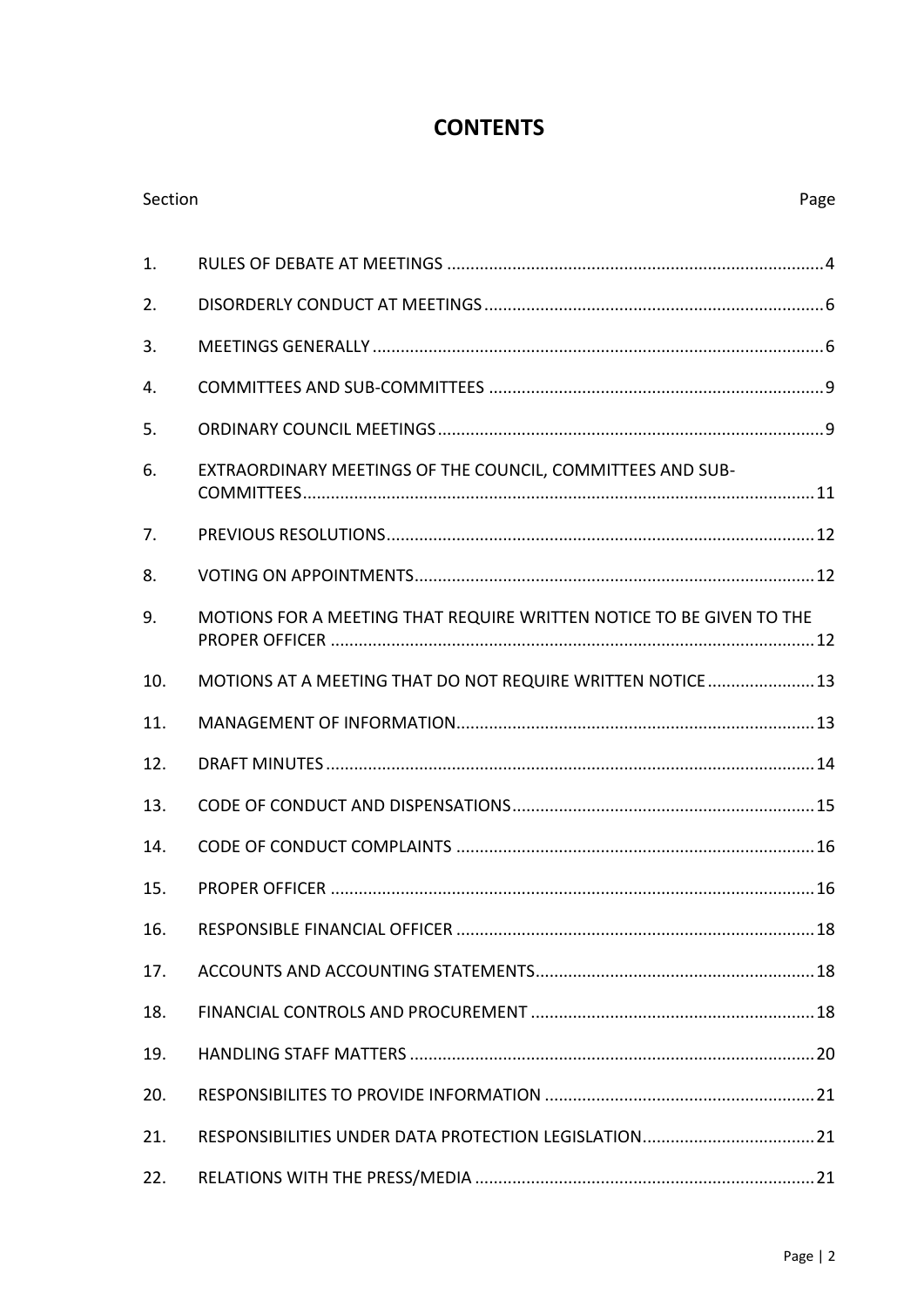| 24. COMMUNICATING WITH DISTRICT AND COUNTY OR UNITARY COUNCILLORS 22 |  |
|----------------------------------------------------------------------|--|
|                                                                      |  |
|                                                                      |  |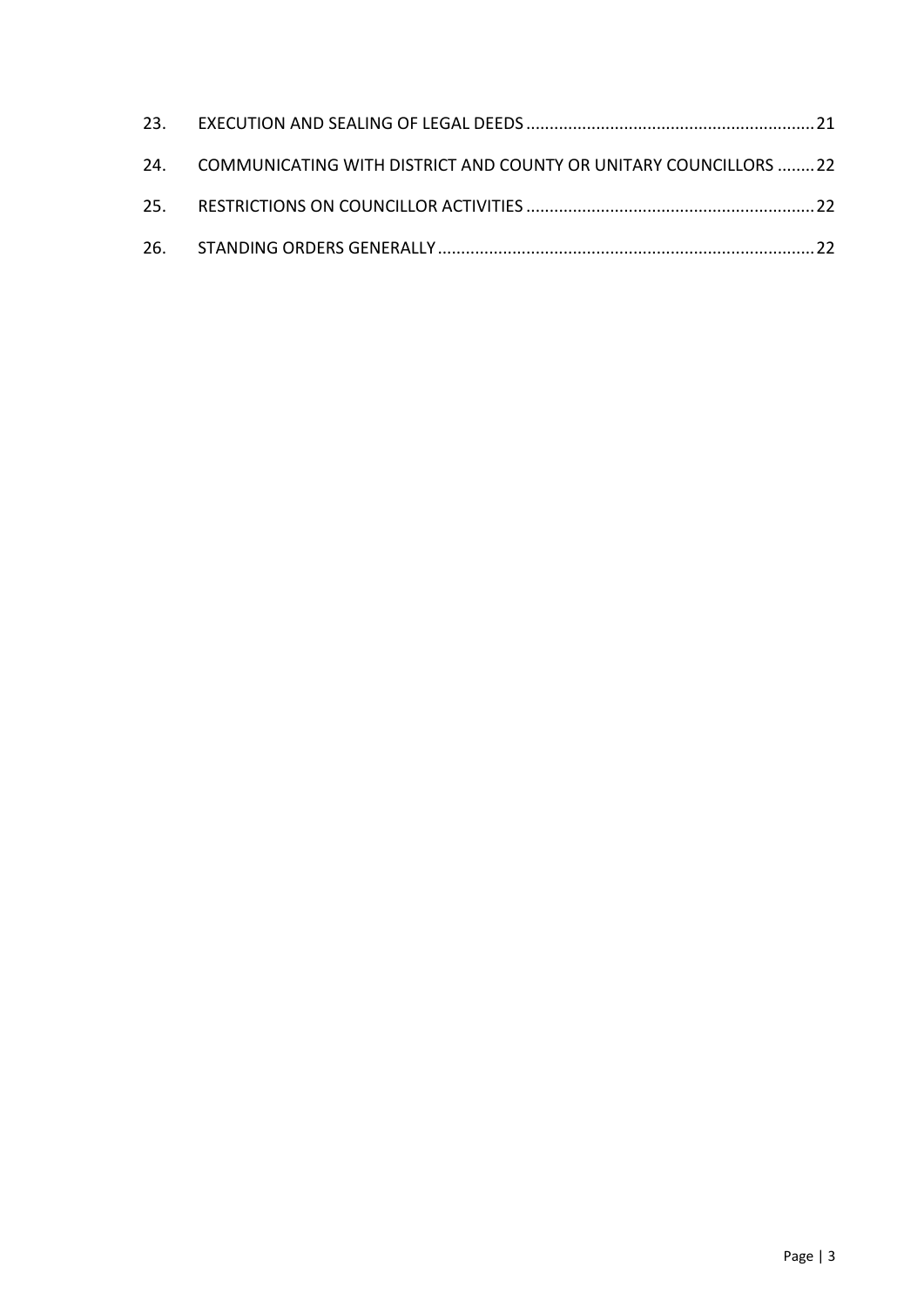These Standing Orders were adopted by Bramley Parish Council under item 034/22-b-iv at the parish council meeting held on:

# **17th March 2022.**

[Note: Items in bold text are statutory requirements and may not be removed or amended.]

# <span id="page-3-0"></span>**1. RULES OF DEBATE AT MEETINGS**

- a. Motions on the agenda shall be considered in the order that they appear unless the order is changed at the discretion of the chairman of the meeting.
- b. A motion (including an amendment) shall not be progressed unless it has been moved and seconded.
- c. A motion on the agenda that is not moved by its proposer may be treated by the chairman of the meeting as withdrawn.
- d. If a motion (including an amendment) has been seconded, it may be withdrawn by the proposer only with the consent of the seconder and the meeting.
- e. An amendment is a proposal to remove or add words to a motion. It shall not negate the motion.
- f. If an amendment to the original motion is carried, the original motion (as amended) becomes the substantive motion upon which further amendment(s) may be moved.
- g. An amendment shall not be considered unless early verbal notice of it is given at the meeting and, if requested by the chairman of the meeting, is expressed in writing to the chairman.
- h. A councillor may move an amendment to his own motion if agreed by the meeting. If a motion has already been seconded, the amendment shall be with the consent of the seconder and the meeting.
- i. If there is more than one amendment to an original or substantive motion, the amendments shall be moved in the order directed by the chairman of the meeting.
- j. Subject to standing order 1(k), only one amendment shall be moved and debated at a time, the order of which shall be directed by the chairman of the meeting.
- k. One of more amendments may be discussed together if the chairman of the meeting considers this expedient but each amendment shall be voted upon separately.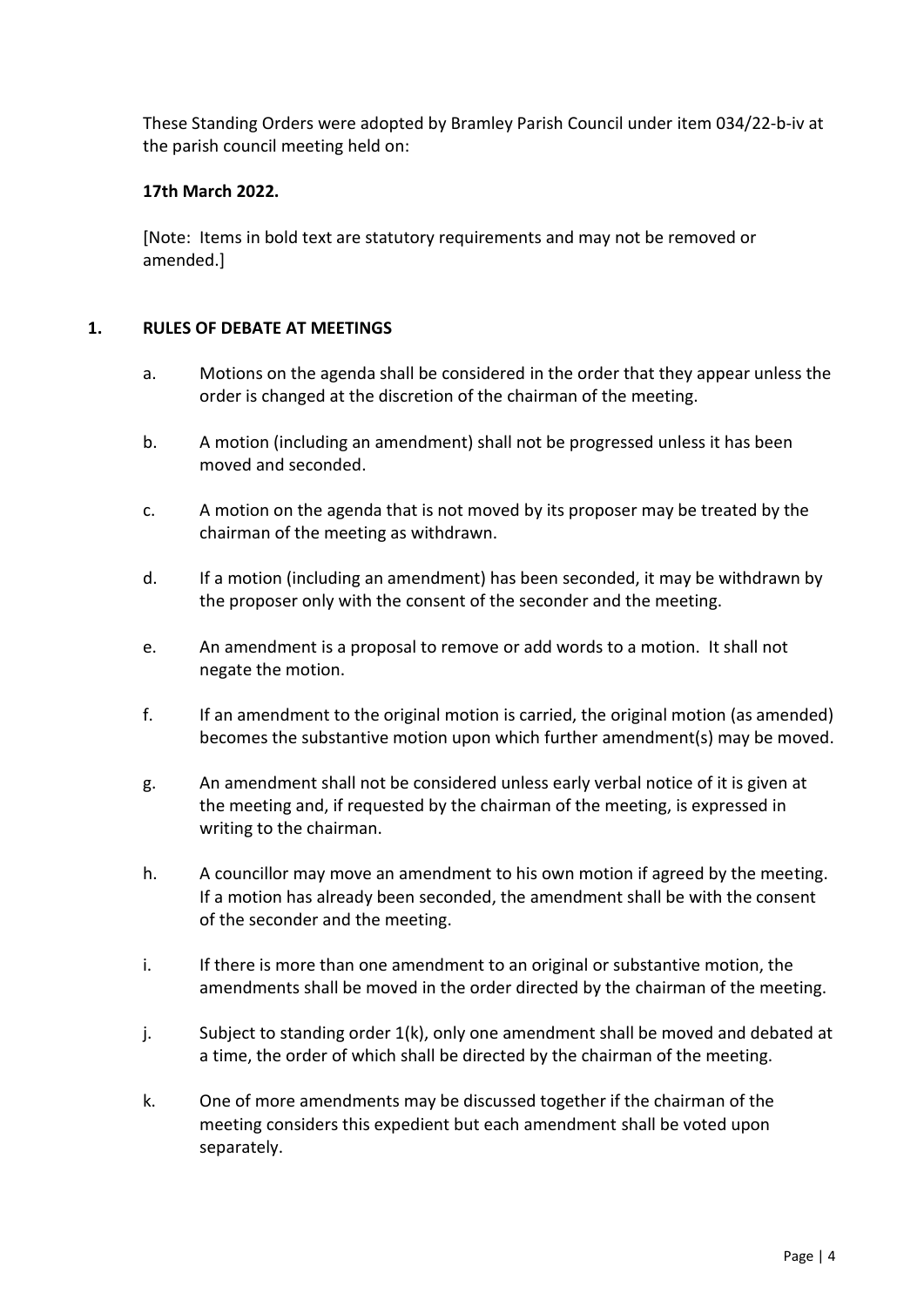- l. A councillor may not move more than one amendment to an original or substantive motion.
- m. The mover of an amendment has no right of reply at the end of debate on it.
- n. Where a series of amendments to an original motion are carried, the mover of the original motion shall have a right of reply either at the end of debate on the first amendment or at the very end of debate on the final substantive motion immediately before it is put to the vote.
- o. Unless permitted by the chairman of the meeting, a councillor may speak once in the debate on a motion except:
	- i. to speak on an amendment moved by another councillor;
	- ii. to move or speak on another amendment if the motion has been amended since he last spoke;
	- iii. to make a point of order;
	- iv. to give a personal explanation, or
	- v. to exercise a right of reply.
- p. During the debate on a motion, a councillor may interrupt only on a point of order or a personal explanation and the councillor who was interrupted shall stop speaking. A councillor raising a point of order shall identify the standing order which he considers has been breached or specify the other irregularity in the proceedings of the meeting he is concerned by.
- q. A point of order shall be decided by the chairman of the meeting and his decision shall be final.
- r. When a motion is under debate, no other motion shall be moved except:
	- i. to amend the motion;
	- ii. to proceed to the next business;
	- iii. to adjourn the debate;
	- iv. to put the motion to a vote;
	- v. to ask a person to be no longer heard or to leave the meeting;
	- vi. to refer a motion to a committee or sub-committee for consideration;
	- vii. to exclude the public and press;
	- viii. to adjourn the meeting; or
	- ix. to suspend particular standing order(s) excepting those which reflect mandatory statutory or legal requirements.
- s. Before an original or substantive motion is put to the vote, the chairman of the meeting shall be satisfied that the motion has been sufficiently debated and that the mover of the motion under debate has exercised or waived his right of reply.
- t. Excluding motions moved under standing order 1(r), the contributions or speeches by a councillor shall relate only to the motion under discussion and shall not exceed 3 minutes without the consent of the chairman of the meeting.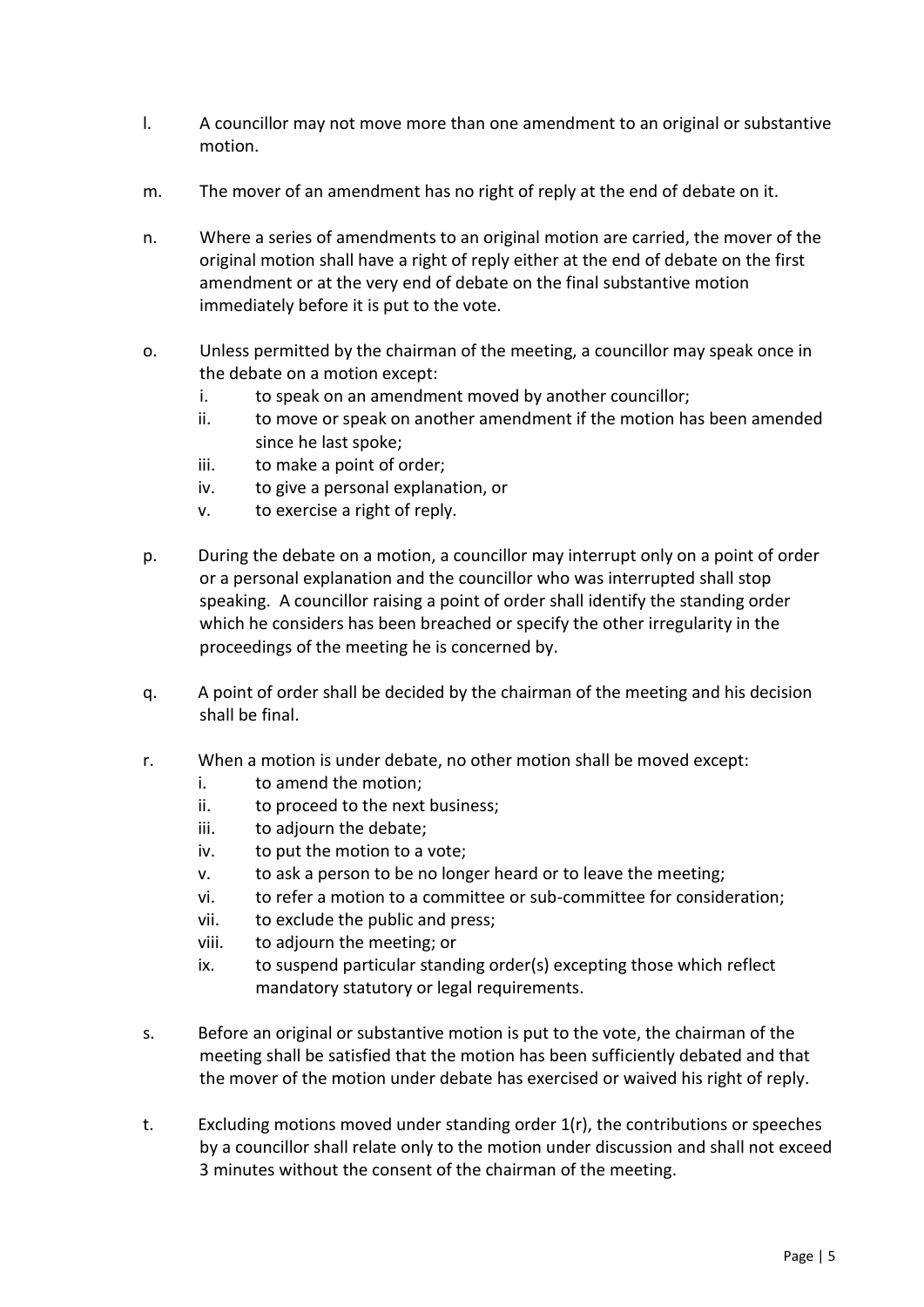# <span id="page-5-0"></span>**2. DISORDERLY CONDUCT AT MEETINGS**

- a. No person shall obstruct the transaction of business at a meeting or behave offensively or improperly. If this standing order is ignored, the chairman of the meeting shall request such person(s) to moderate or improve their conduct.
- b. If person(s) disregard the request of the chairman of the meeting to moderate or improve their conduct, any councillor or the chairman of the meeting may move that the person be no longer heard or be excluded from the meeting. The motion, if seconded, shall be put to the vote without discussion.
- c. If a resolution made under standing order 2(b) is ignored, the chairman of the meeting may take further reasonable steps to restore order or to progress the meeting. This may include temporarily suspending or closing the meeting.

# <span id="page-5-1"></span>**3. MEETINGS GENERALLY**

- **●** Full Council meetings
- Committee meetings
- Sub-committee meetings
- **●** a. **Meetings shall not take place in premises which at the time of the meeting are used for the supply of alcohol, unless no other premises are available free of charge or at a reasonable cost.**
- **●** b. **The minimum three clear days for notice of a meeting does not include the day on which notice was issued, the day of the meeting, a Sunday, a day of the Christmas break, a day of the Easter break or of a bank holiday or a day appointed for public thanksgiving or mourning.**
- c. **The minimum three clear days' public notice for a meeting does not include the day on which the notice was issued or the day of the meeting unless the meeting is convened at shorter notice.**
- **●** d. **Meetings shall be open to the public unless their presence is prejudicial to the public interest by reason of the confidential nature of the business to be transacted or for other special reasons. The public's exclusion from part or all of a meeting shall be by a resolution which shall give reasons for the public's exclusion.**
	- e. Members of the public may make representations, answer questions and give evidence at a meeting which they are entitled to attend in respect of the business on the agenda.
	- f. The period of time designated for public participation at a meeting in accordance with standing order 3(e) shall not exceed 30 minutes unless directed by the chairman of the meeting.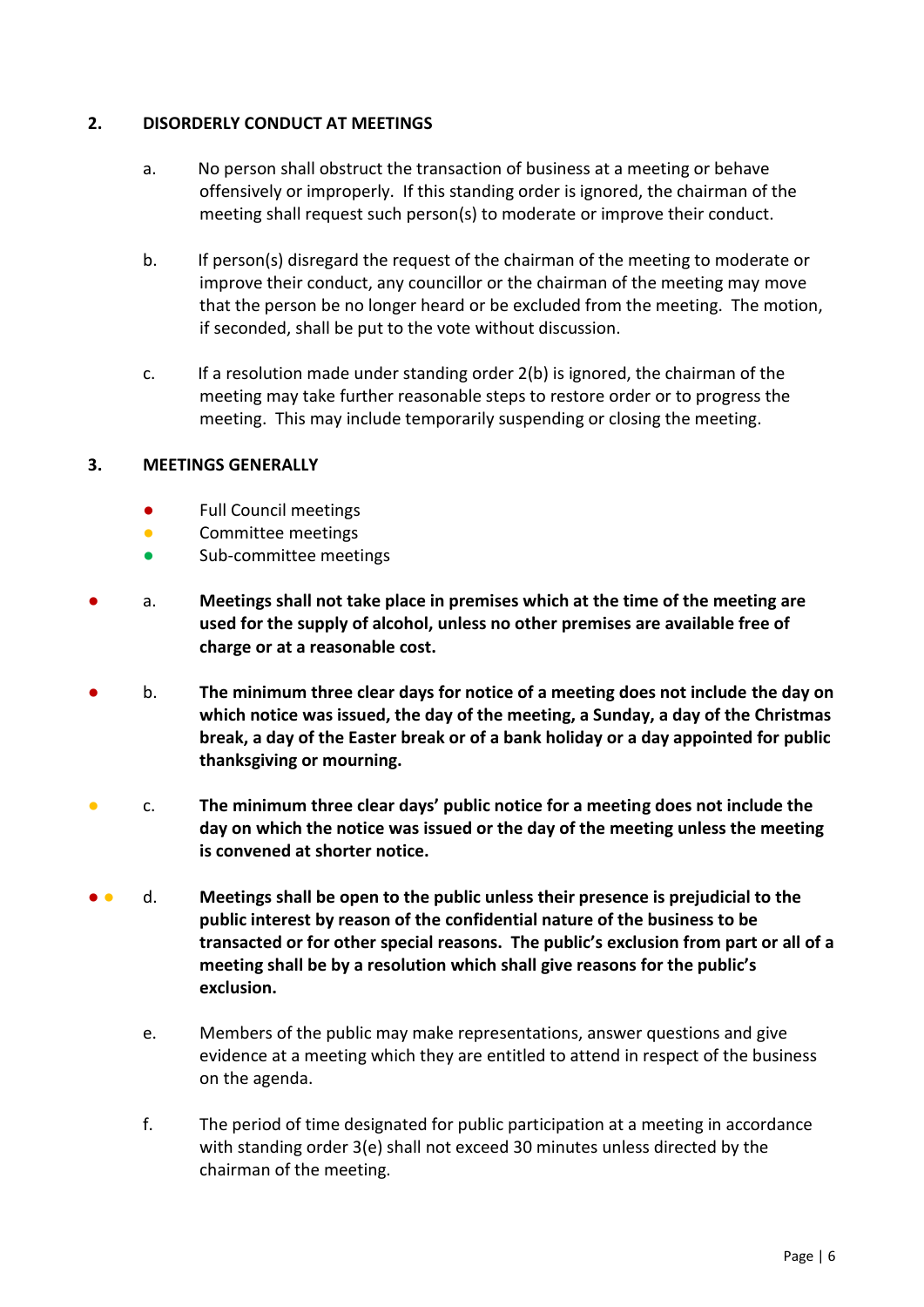- g. Subject to standing order 3(f), a member of the public shall not speak for more than 3 minutes.
- h. In accordance with standing order 3(e), a question shall not require a response at the meeting nor start a debate on the question. The chairman of the meeting may direct that a written or oral response is given.
- i. A person shall raise his hand when requesting to speak and stand when speaking (except when a person has a disability or is likely to suffer discomfort). The chairman of the meeting may at any time permit a person to be seated when speaking.
- j. A person who speaks at a meeting shall direct his comments to the chairman of the meeting.
- k. Only one person is permitted to speak at a time. If more than one person wants to speak, the chairman of the meeting shall direct the order of speaking.
- **●** l. **Subject to standing order 3(m), a person who attends a meeting is permitted to report on the meeting whilst the meeting is open to the public. To "report" means to film, photograph, make an audio recording of meeting proceedings, use any other means for enabling persons not present to see or hear the meeting as it takes place or later or to report or to provide oral or written commentary about the meeting so that the report or commentary is available as the meeting takes place or later to persons not present.**
- **●** m. **A person present at a meeting may not provide an oral report or oral commentary about a meeting as it takes place without permission.**
- **●** n. **The press shall be provided reasonable facilities for the taking of their report of all or part of a meeting at which they are entitled to be present.**
- **●** o. **Subject to standing orders which indicate otherwise, anything authorised or required to be done by, to or before the Chairman of the Council may in his absence be done by, to or before the Vice-Chairman of the Council (if there is one).**
- **●** p. **The Chairman of the Council, if present, shall preside at a meeting. If the Chairman is absent from a meeting, the Vice-Chairman of the Council (if there is one), if present, shall preside. If both the Chairman and the Vice-Chairman are absent from a meeting, a councillor as chosen by the councillors present at the meeting shall preside at the meeting.**
- **●** ● q. **Subject to a meeting being quorate, all questions at a meeting shall be decided by a majority of the Councillors and non-Councillors with voting rights present and voting.**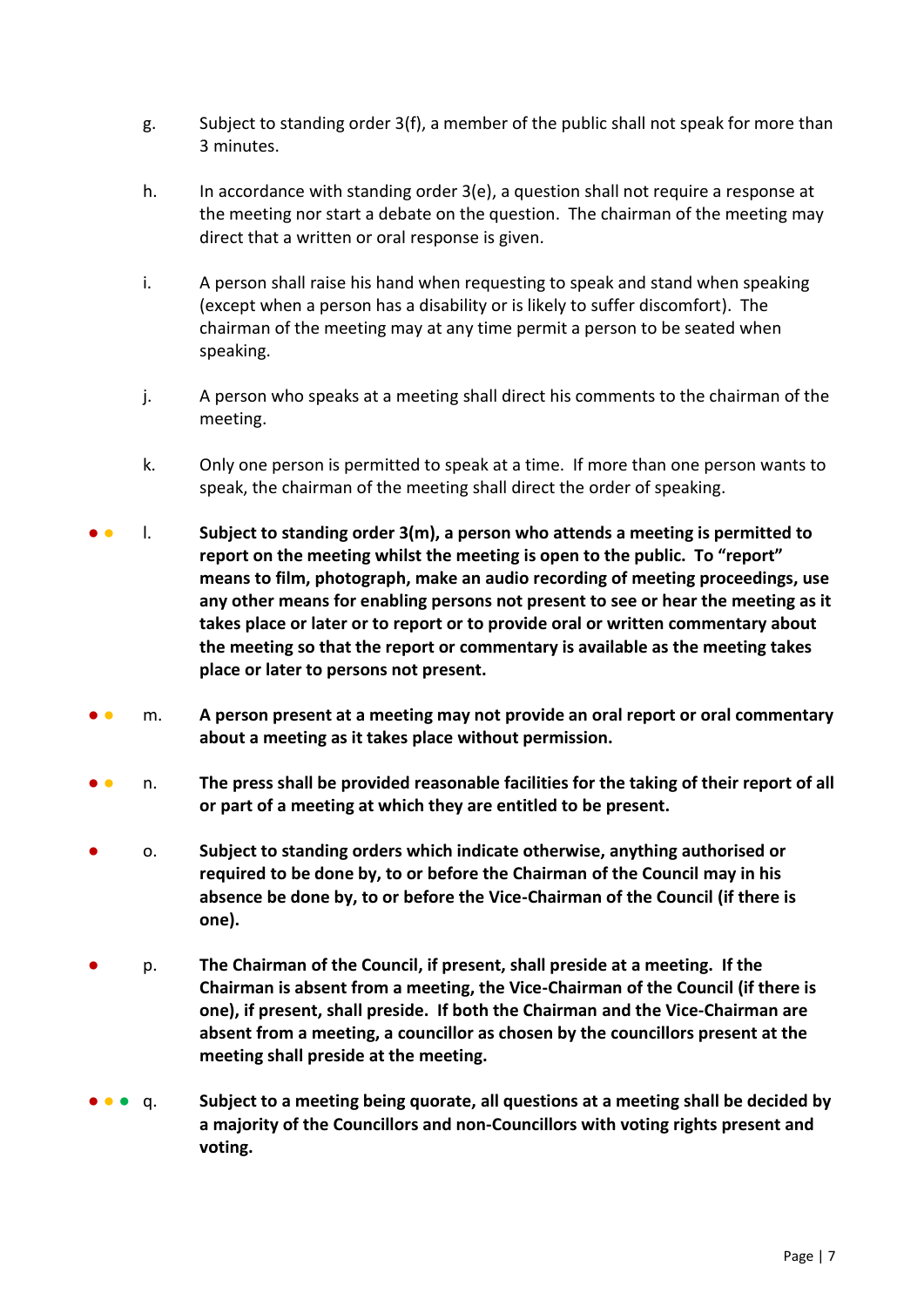**•** • **• r.** The Chairman of a meeting may give an original vote on any matter put to the **vote, and in the case of an equality of votes may exercise his casting vote whether or not he gave an original vote.** 

> *See standing orders 5(h) and (i) for the different rules that apply in the election of the Chairman of the Council at the annual meeting of the Council.*

- **●** s. **Unless standing orders provide otherwise, voting on a question shall be by a show of hands. At the request of a Councillor, the voting on any question shall be recorded so as to show whether each Councillor present and voting gave his vote for or against that question.** Such a request shall be made before moving on to the next item of business on the agenda.
	- t. The minutes of a meeting shall include an accurate record of the following:
		- i. the time and place of the meeting;
		- ii. the names of councillors who are present and the names of councillors who are absent;
		- iii. interests that have been declared by councillors and non-councillors with voting rights.
		- iv. the grant of dispensations (if any) to councillors and non-councillors with voting rights;
		- v. whether a councillor or non-councillor with voting rights left the meeting when matters that they held interests in were being considered;
		- vi. if there was a public participation session; and
		- vii. the resolutions made.
- **●** ● u. **A councillor or a non-councillor with voting rights who has a disclosable pecuniary interest or another interest as set out in the Council's code of conduct in a matter being considered at a meeting is subject to statutory limitations or restrictions under the code on his right to participate and vote on that matter.**
- **●** v. **No business may be transacted at a meeting unless at least one third of the whole number of members of the Council are present and in no case shall the quorum of a meeting be less than three.**

*See standing order 4d(viii) for the quorum of a committee or sub-committee meeting.*

- **• w.** If a meeting is or becomes inquorate no business shall be transacted and the meeting shall be closed. The business on the agenda for the meeting shall be adjourned to another meeting.
	- x. A meeting shall not exceed a period of three hours.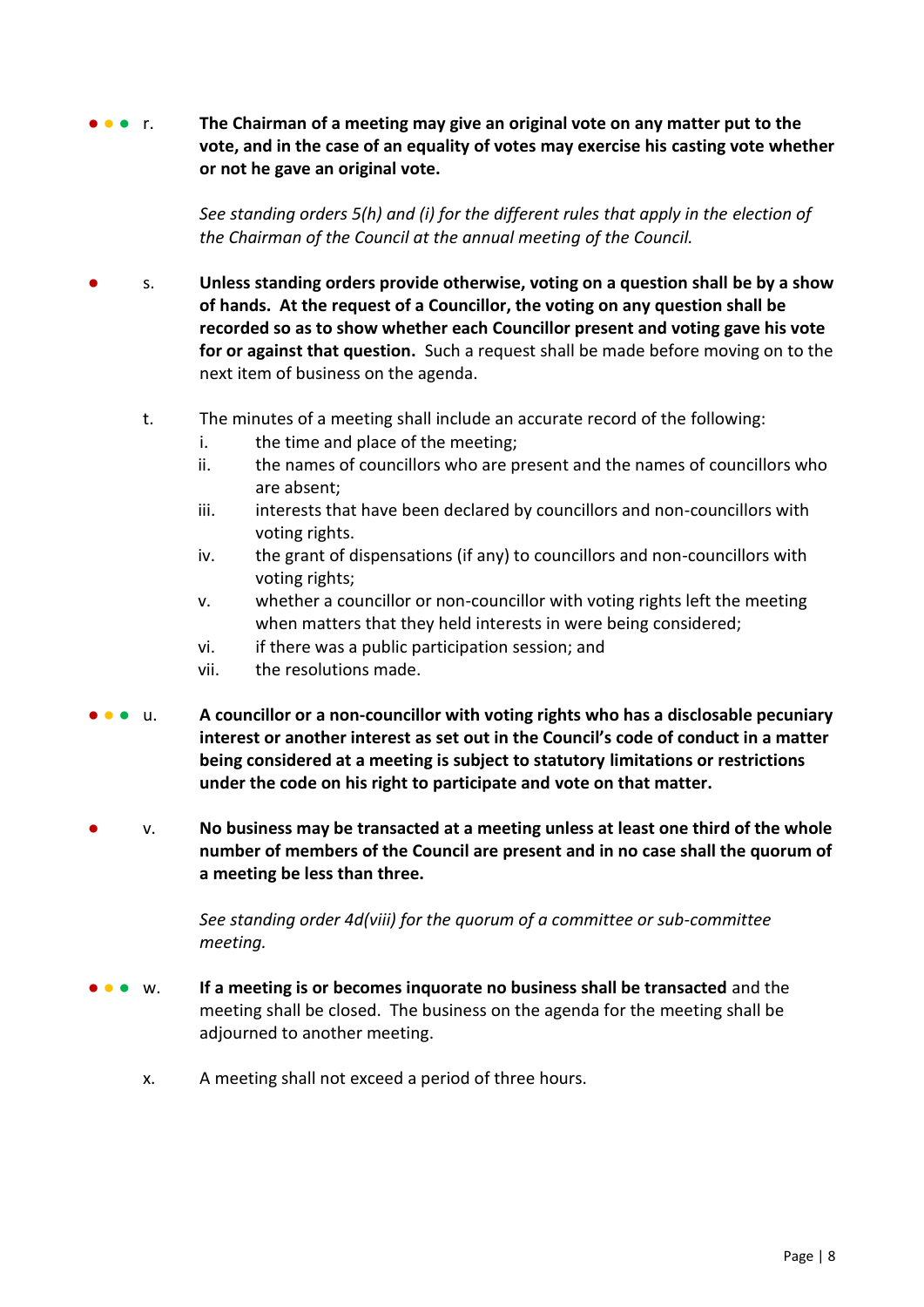# <span id="page-8-0"></span>**4. COMMITTEES AND SUB-COMMITTEES**

- a. **Unless the Council determines otherwise, a committee may appoint a subcommittee whose terms of reference and members shall be determined by the committee.**
- b. **The members of a committee may include non-councillors unless it is a committee which regulates and controls the finances of the Council.**
- c. **Unless the Council determines otherwise, all the members of an advisory committee and a sub-committee of the advisory committee may be noncouncillors.**
- d. The Council may appoint standing committees or other committees as may be necessary; and:
	- i. shall determine their terms of reference;
	- ii. shall determine the number and time of the ordinary meetings of a standing committee up until the date of the next annual meeting of the Council;
	- iii. shall permit a committee, other than in respect of the ordinary meetings of a committee, to determine the number and time of its meetings;
	- iv. shall, subject to standing orders 4(b) and (c), appoint and determine the terms of office of members of such a committee;
	- v. may, subject to standing orders 4(b) and (c), appoint and determine the terms of office of the substitute members to a committee whose role is to replace the ordinary members at a meeting of a committee if the ordinary members of the committee confirm to the Proper Officer seven days before the meeting that they are unable to attend;
	- vi. shall, after it has appointed the members of a standing committee, appoint the chairman of the standing committee;
	- vii. shall permit a committee other than a standing committee, to appoint its own chairman at the first meeting of the committee;
	- viii. shall determine the place, notice requirements and quorum for a meeting of a committee and a sub-committee which, in both cases, shall be no less than three;
	- ix. shall determine if the public may participate at a meeting of a committee;
	- x. shall determine if the public and press are permitted to attend the meetings of a sub-committee and also the advance public notice requirements, if any, required for the meetings of a sub-committee;
	- xi. shall determine if the public may participate at a meeting of a subcommittee that they are permitted to attend; and
	- xii. may dissolve a committee or sub-committee.

# <span id="page-8-1"></span>**5. ORDINARY COUNCIL MEETINGS**

a. **In an election year, the annual meeting of the Council shall be held on or within 14 days following the day on which the Councillors elected take office.**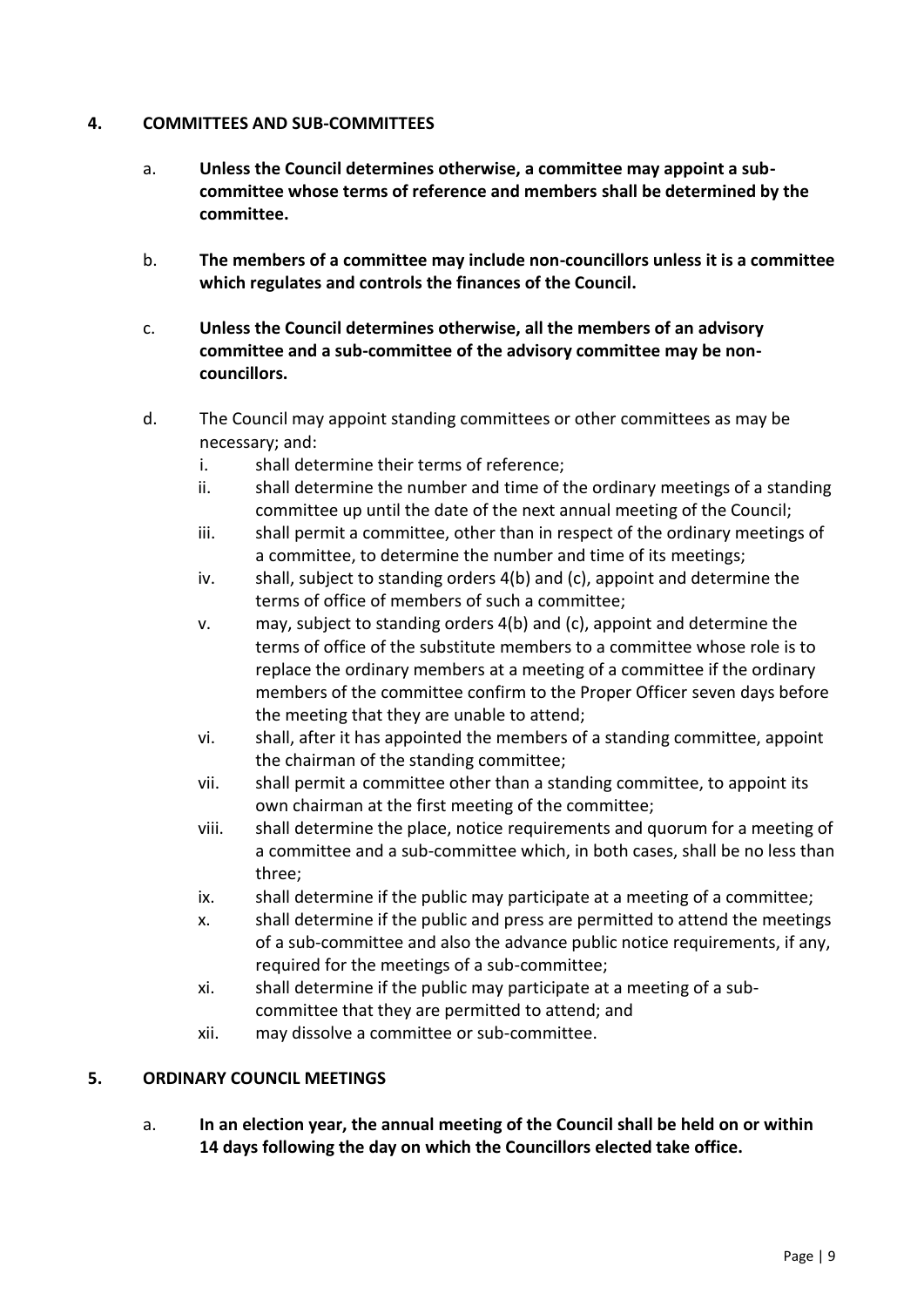- b. **In a year which is not an election year, the annual meeting of the Council shall be held on such day in May as the Council decides.**
- c. **If no other time is fixed, the annual meeting of the Council shall take place at 6pm.**
- d. **In addition to the annual meeting of the Council, at least three other ordinary meetings shall be held in each year on such dates and times as the Council decides.**
- e. **The first business conducted at the annual meeting of the Council shall be the election of the Chairman and Vice-Chairman (if there is one) of the Council.**
- f. **The Chairman of the Council, unless he has resigned or becomes disqualified, shall continue in office and preside at the annual meeting until his successor is elected at the next annual meeting of the Council.**
- g. **The Vice-Chairman of the Council, if there is one, unless he resigns of becomes disqualified, shall hold office until immediately after the election of the Chairman of the Council at the next annual meeting of the Council.**
- h. **In an election year, if the current Chairman of the Council has not been re-elected as a member of the Council, he shall preside at the annual meeting until a successor Chairman of the Council has been elected. The current Chairman of the Council shall not have an original vote in respect of the election of the new Chairman of the Council but shall give a casting vote in the case of an equality of votes.**
- i. **In an election year, if the current Chairman of the Council has been re-elected as a member of the Council, he shall preside at the annual meeting until a new Chairman of the Council has been elected. He may exercise an original vote in respect of the election of the new Chairman of the Council and shall give a casting vote in the case of an equality of votes.**
- j. The Chairman of the Council should not normally be expected to serve as Chairman for more than three consecutive years.
- k. Following the election of the Chairman of the Council and Vice-Chairman (if there is one) of the Council at the annual meeting, the business shall include:
	- i. **In an election year, delivery by the Chairman of the Councillors and councillors of their acceptance of office forms unless the Council resolves for this to be done at a later date. In a year which is not an election year, delivery by the Chairman of the Council of his acceptance of office form unless the Council resolves for this to be done at a later date;**
	- ii. Confirmation of the accuracy of the minutes of the last meeting of the Council;
	- iii. Receipt of the minutes of the last meeting of a committee;
	- iv. Consideration of the recommendations made by a committee;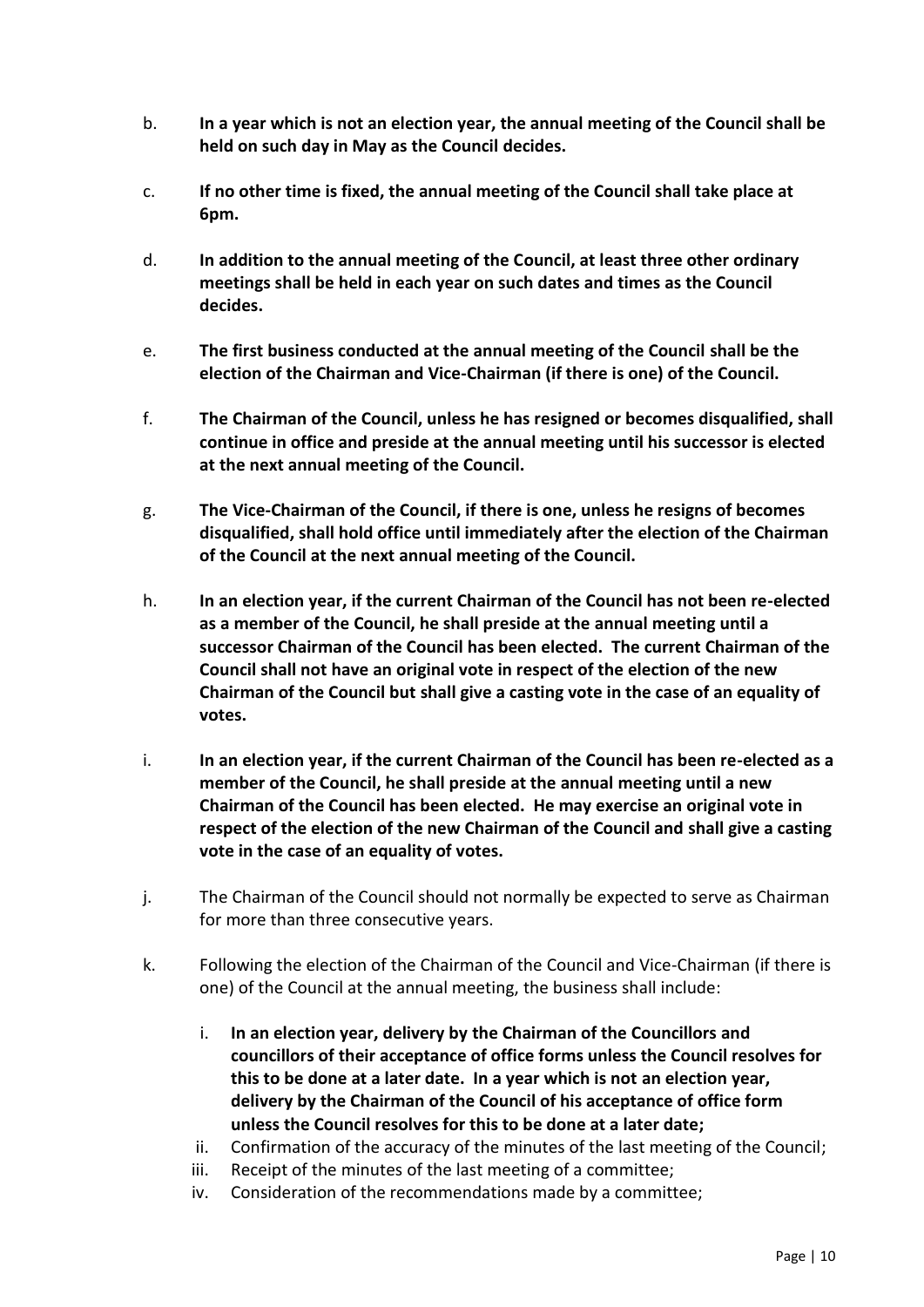- v. Review of delegation arrangements to committees, sub-committees, staff and other local authorities;
- vi. Review of the terms of references for committees;
- vii. Appointment of members to existing committees;
- viii. Appointment of any new committees in accordance with standing order 4;
- ix. Review and adoption of appropriate standing orders and financial regulations;
- x. Review of arrangements (including legal arrangements) with other local authorities, not-for-profit bodies and businesses;
- xi. Review of representation on or work with external bodies and arrangements for reporting back.
- xii. In an election year, to make arrangements with a view to the Council becoming eligible to exercise the general power of competence in the future;
- xiii. Review of inventory of land and assets including buildings and office equipment:
- xiv. Confirmation of arrangements for insurance cover in respect of all insurable risks;
- xv. Review of the Council's and/or staff subscriptions to other bodies;
- xvi. Review of the Council's complaints procedure;
- xvii. Review of the Council's policies, procedures and practices in respect of its obligations under freedom of information and data protection legislation (see also standing orders 11, 20 and 21);
- xviii. Review of the Council's policy for dealing with the press/media;
	- xix. Review of the Council's employment policies and procedures;
	- xx. Review of the Council's expenditure incurred under s.137 of the Local Government Act 1972 or the general power of competence;
	- xxi. Determining the time and place of ordinary meetings of the Council up to and including the next annual meeting of the Council.

# <span id="page-10-0"></span>**6. EXTRAORDINARY MEETINGS OF THE COUNCIL, COMMITTEES AND SUB-COMMITTEES**

- a. **The Chairman of the Council may convene an extraordinary meeting of the Council at any time.**
- b. **If the Chairman of the Council does not call an extraordinary meeting of the Council within seven days of having been requested in writing to do so by two Councillors, any two Councillors may convene an extraordinary meeting of the Council. The public notice giving the time, place and agenda for such a meeting shall be signed by two Councillors.**
- c. The Chairman of a committee or sub-committee may convene an extraordinary meeting of the committee or sub-committee at any time.
- d. If the Chairman of a committee or sub-committee does not call an extraordinary meeting with seven days of having been requested to do so by two members of the committee or sub-committee, any two members of the committee or subcommittee may convene an extraordinary meeting of the committee or subcommittee.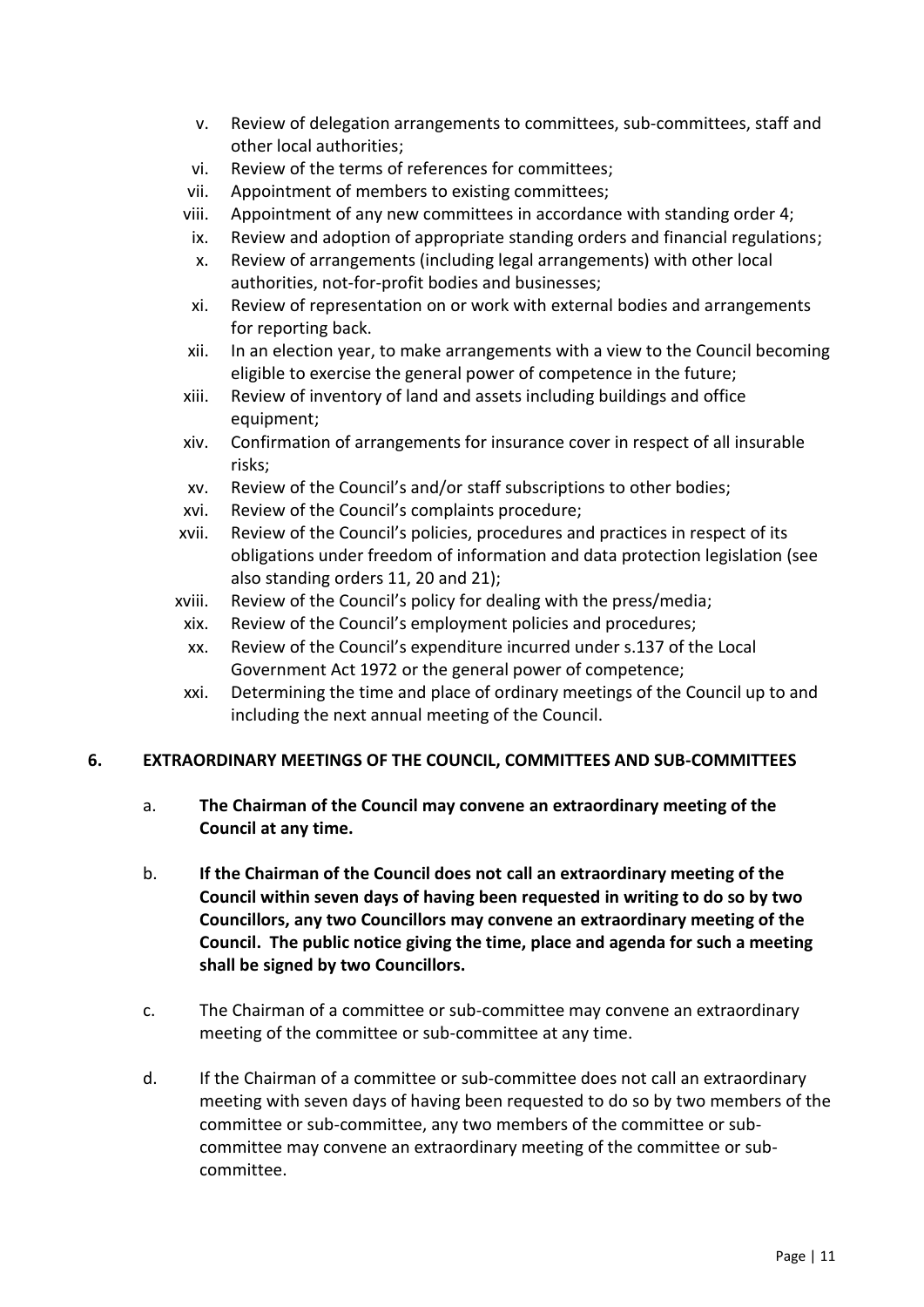# <span id="page-11-0"></span>**7. PREVIOUS RESOLUTIONS**

- a. A resolution shall not be reversed within six months except either by a special motion, which required written notice by at least five councillors to be given to the Proper Officer in accordance with standing order 9, or by a motion moved in pursuance of the recommendation of a committee or a sub-committee.
- b. When a motion moved pursuant to standing order 7(a) has been disposed of, no similar motion may be moved for a further six months.

# <span id="page-11-1"></span>**8. VOTING ON APPOINTMENTS**

a. Where more than two persons have been nominated for a position to be filled by the Council and none of those persons has received an absolute majority of votes in their favour, the name of the person having the least number of votes shall be struck of the list and a fresh vote taken. This process shall continue until a majority of votes is given in favour of one person. A tie in votes may be settled by the casting vote exercisable by the Chairman of the meeting.

# <span id="page-11-2"></span>**9. MOTIONS FOR A MEETING THAT REQUIRE WRITTEN NOTICE TO BE GIVEN TO THE PROPER OFFICER**

- a. A motion shall relate to the responsibilities of the meeting for which it is tabled and, in any event, shall relate to the performance of the Council's statutory functions, powers and obligations or an issue which specifically affects the Council's area or its residents.
- b. No motion may be moved at a meeting unless it is on the agenda and the mover has given written notice of its wording to the Proper Officer at least seven clear days before the meeting. Clear days do not include the day of the notice or the day of the meeting.
- c. The Proper Officer may, before including a motion on the agenda received in accordance with standing order 9(b), correct obvious grammatical or typographical errors in the wording of the motion.
- d. If the Proper Officer considers the wording of a motion received in accordance with standing order 9(b) is not clear in meaning, the motion shall be rejected until the mover of the motion resubmits it, so that it can be understood, in writing, to the Proper Officer at least seven clear days before the meeting.
- e. If the wording or subject of a proposed motion is considered improper, the Proper Officers shall consult with the Chairman of the forthcoming meeting or, as the case may be, the councillors who have convened the meeting, to consider whether the motion shall be included in the agenda or rejected.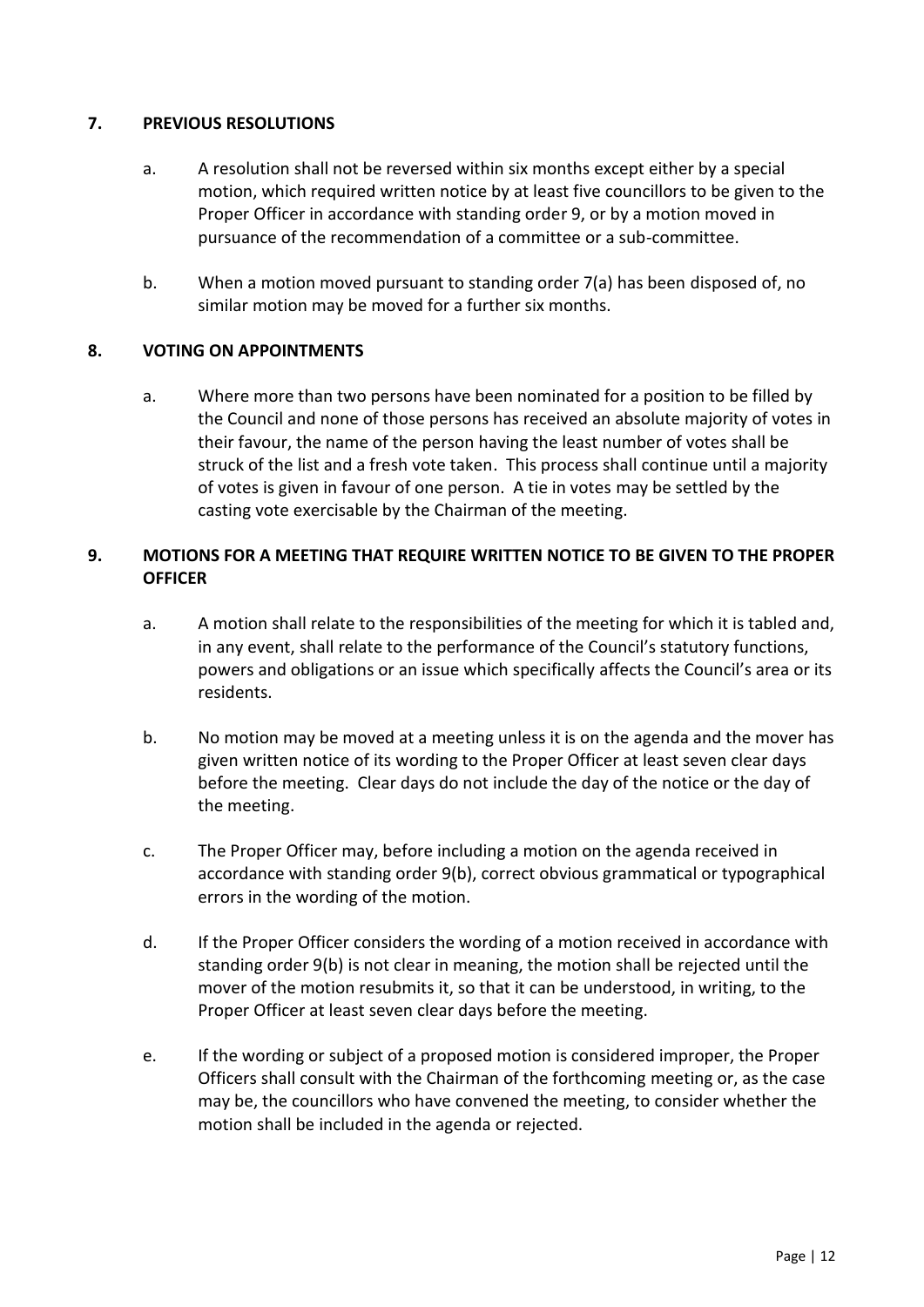- f. The decision of the Proper Officer as to whether or not to include the motion on the agenda shall be final.
- g. Motions received shall be recorded and numbered in the order that they are received.
- h. Motions rejected shall be recorded with an explanation by the Proper Officer of the reason for rejection.

# <span id="page-12-0"></span>**10. MOTIONS AT A MEETING THAT DO NOT REQUIRE WRITTEN NOTICE**

- a. The following motions may be moved at a meeting without written notice to the Proper Officer:
	- i. to correct an inaccuracy in the draft minutes of a meeting;
	- ii. to move to a vote;
	- iii. to defer consideration of a motion;
	- iv. to refer a motion to a particular committee or sub-committee;
	- v. to appoint a person to preside at a meeting;
	- vi. to change the order of business on the agenda;
	- vii. to proceed to the next business on the agenda;
	- viii. to require a written report;
	- ix. to appoint a committee or sub-committee and their members;
	- x. to extend the time limits for speaking;
	- xi. to exclude the press and public from a meeting in respect of confidential or other information which is prejudicial to the public interest;
	- xii. to not hear further from a councillor or a member of the public;
	- xiii. to exclude a councillor or member of the public for disorderly conduct;
	- xiv. to temporarily suspend the meeting;
	- xv. to suspend a particular standing order (unless it reflects mandatory statutory or legal requirements);
	- xvi. to adjourn the meeting; or
	- xvii. to close the meeting.

#### <span id="page-12-1"></span>**11. MANAGEMENT OF INFORMATION**

See also standing order 20.

- a. **The Council shall have in place and keep under review, technical and organisational measures to keep secure information (including personal data) which it holds in paper and electronic form. Such arrangements shall include deciding who has access to personal data and encryption of personal data.**
- b. **The Council shall have in place, and keep under review, policies for the retention and safe destruction of all information (including personal data) which it holds in paper and electronic form. The Council's retention policy shall confirm the period for which information (including personal data) shall be retained or if this is not**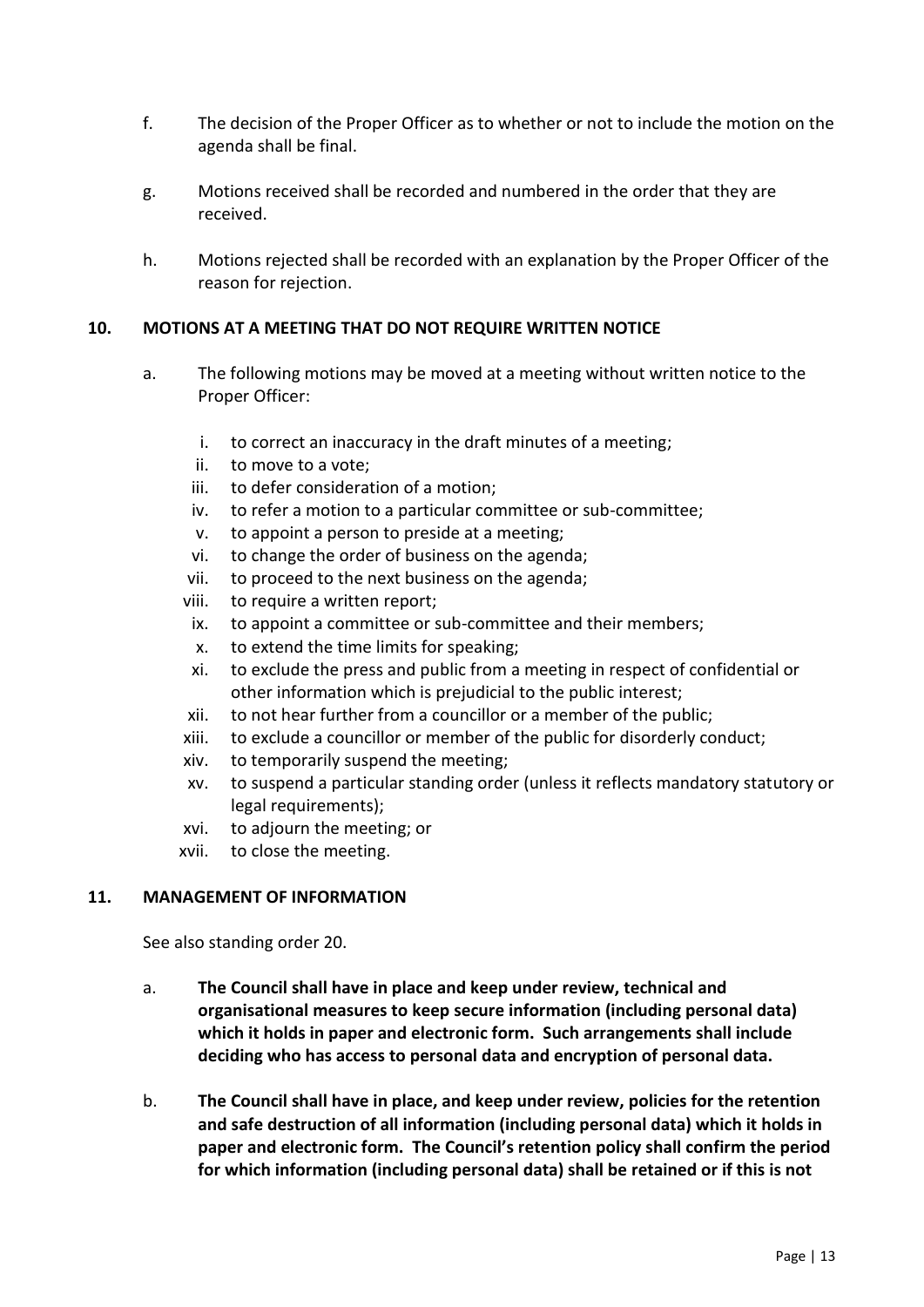**possible the criteria used to determine that period (e.g. the Limitation Act 1980).**

- c. **The agenda, papers that support the agenda and the minutes of a meeting shall not disclose or otherwise undermine confidential information or personal data without legal justification.**
- d. **Councillors, staff, the Council's contractors and agents shall not disclose confidential information or personal data without legal justification.**

# <span id="page-13-0"></span>**12. DRAFT MINUTES**

- Full Council meetings
- **Committee meetings**
- Sub-committee meetings
- a. If the draft minutes of a preceding meeting have been served on councillors with the agenda to attend the meeting at which they are due to be approved for accuracy, they shall be taken as read;
- b. There shall be no discussion about the draft minutes of a preceding meeting except in relation to their accuracy. A motion to correct an inaccuracy in the draft minutes shall be moved in accordance with standing order 10(a)(i).
- c. The accuracy of draft minutes, including any amendment(s) made to them, shall be confirmed by resolution and shall be signed by the chairman of the meeting and stand as an accurate record of the meeting to which the minutes relate.
- d. If the chairman of the meeting does not consider the minutes to be an accurate record of the meeting to which they relate, he shall sign the minutes and include a paragraph in the following terms or to the same effect:

"The chairman of this meeting does not believe that the minutes of the meeting of the Bramley Parish Council held on [date] in respect of minute ref [ref] were a correct record but his view was not upheld by the meeting and the minutes are confirmed as an accurate record of the proceedings."

- **● ●** e. If the Council's gross annual income or expenditure (whichever is higher) does not **exceed £25,000, it shall publish draft minutes on a website which if publicly accessible and free of charge not later than one month after the meeting has taken place.**
	- f. Subject to the publication of draft minutes in accordance with standing order 12(e) and standing order 20(a) and following a resolution which confirms the accuracy of the minutes of a meeting, the draft minutes or recordings of the meeting for which approved minutes exist shall be destroyed.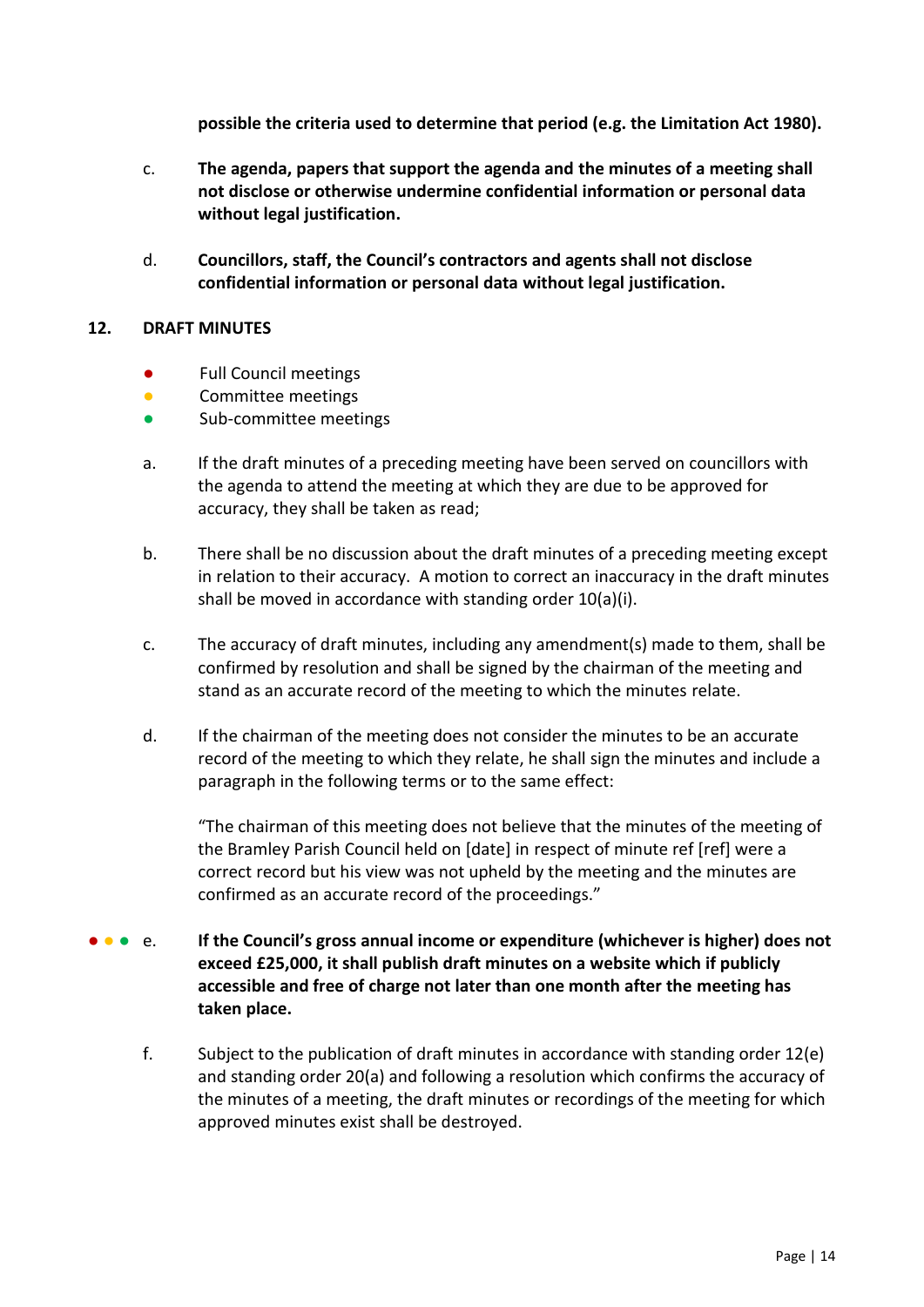# <span id="page-14-0"></span>**13. CODE OF CONDUCT AND DISPENSATIONS**

See also standing order 3(u).

- a. All councillors and non-councillors with voting rights shall observe the code of conduct adopted by the Council.
- b. Unless he has been granted a dispensation, a councillor or non-councillor with voting rights shall withdraw from a meeting when it is considering a matter in which he has a disclosable pecuniary interest. He may return to the meeting after it has considered the matter in which he had the interest.
- c. Unless he has been granted a dispensation, a councillor or non-councillor with voting rights shall withdraw from a meeting when it is considering a matter in which he has another interest if so required by the Council's code of conduct. He may return to the meeting after it has considered the matter in which he had the interest.
- d. **Dispensation requests shall be in writing and submitted to the Proper Officer** as soon as possible before the meeting, or failing that, at the start of the meeting for which the dispensation is required.
- e. A decision as to whether to grant a dispensation shall be made by a meeting of the Council, or committee or sub-committee for which the dispensation is required and that decision is final.
- f. A dispensation request shall confirm:
	- i. the description and the nature of the disclosable pecuniary interest or other interest to which the request for the dispensation relates;
	- ii. whether the dispensation is required to participate at a meeting in a discussion only or a discussion and a vote;
	- iii. the date of the meeting or the period (not exceeding four years) for which the dispensation is sought; and
	- iv. an explanation as to why the dispensation is sought.
- g. Subject to standing orders 13(d) and (f), a dispensation request shall be considered at the beginning of the meeting of the Council, or committee or sub-committee for which the dispensation is required.

# h. **A dispensation may be granted in accordance with standing order 13(e) if having regard to all relevant circumstances any of the following apply:**

i. **without the dispensation the number of persons prohibited from participating in the particular business would be so great a proportion of the meeting transacting the business as to impede the transaction of the business;**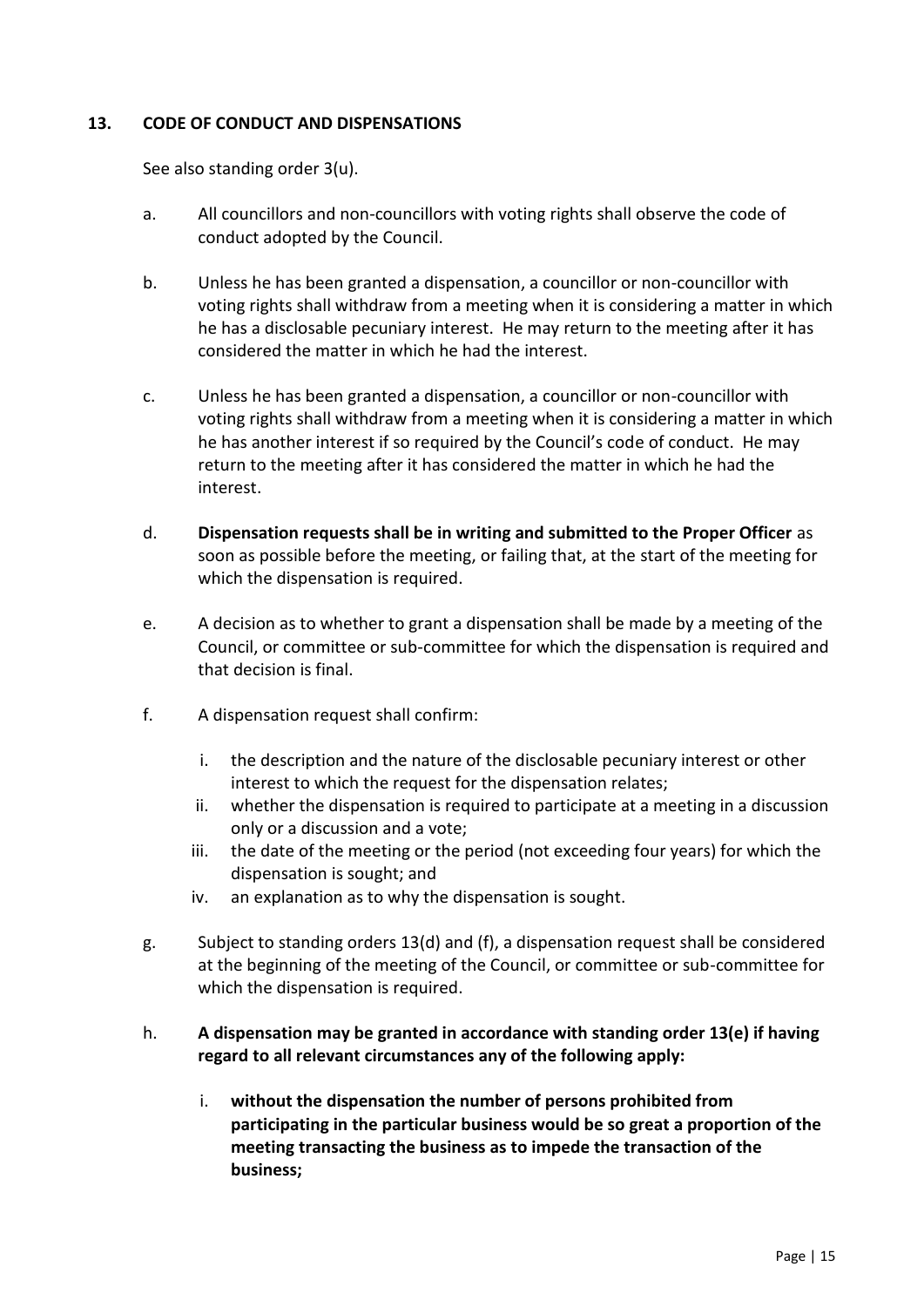- ii. **granting the dispensation is in the interests of persons living in the Council's area; or**
- iii. **it is otherwise appropriate to grant a dispensation.**

# <span id="page-15-0"></span>**14. CODE OF CONDUCT COMPLAINTS**

- a. Upon notification by the District or Unitary Council that it is dealing with a complaint that a councillor or non-councillor with voting rights has breached the Council's code of conduct, the Proper Officer shall, subject to standing order 11, report this to the Council.
- b. Where the notification in standing order 14(a) relates to a complaint made by the Proper Officer, the Proper Officer shall notify the Chairman of Council of this fact, and the Chairman shall nominate another staff member to assume the duties of the Proper Officer in relation to the complaint until it has been determined and the Council has agreed what action, if any, to take in accordance with standing order 14(d).
- c. The Council may:
	- i. provide information or evidence where such disclosure is necessary to investigate the complaint or is a legal requirement;
	- ii. seek information relevant to the complaint from the person or body with statutory responsibility for investigation of the matter.
- d. **Upon notification by the District or Unitary Council that a councillor or noncouncillor with voting rights has breached the Council's code of conduct, the Council shall consider what, if any, action to take against him. Such action excludes disqualification or suspension from office.**

# <span id="page-15-1"></span>**15. PROPER OFFICER**

- a. The Proper Officer shall be either (i) the Clerk or (ii) other staff member(s) nominated by the Council to undertake the work of the Proper Officer when the Proper Officer is absent.
- b. The Proper Officer shall:
	- i. **at least three clear days before a meeting of the council, a committee** or a sub-committee,
		- **serve on Councillors by delivery or post at their residences or by email authenticated in such manner as the Proper Officer thinks fit, a signed summons confirming the time, place and the agenda (provided the councillor has consented to service by email), and**
		- **provide, in a conspicuous place, public notice of the time, place and agenda (provided that the public notice with agenda of an extraordinary**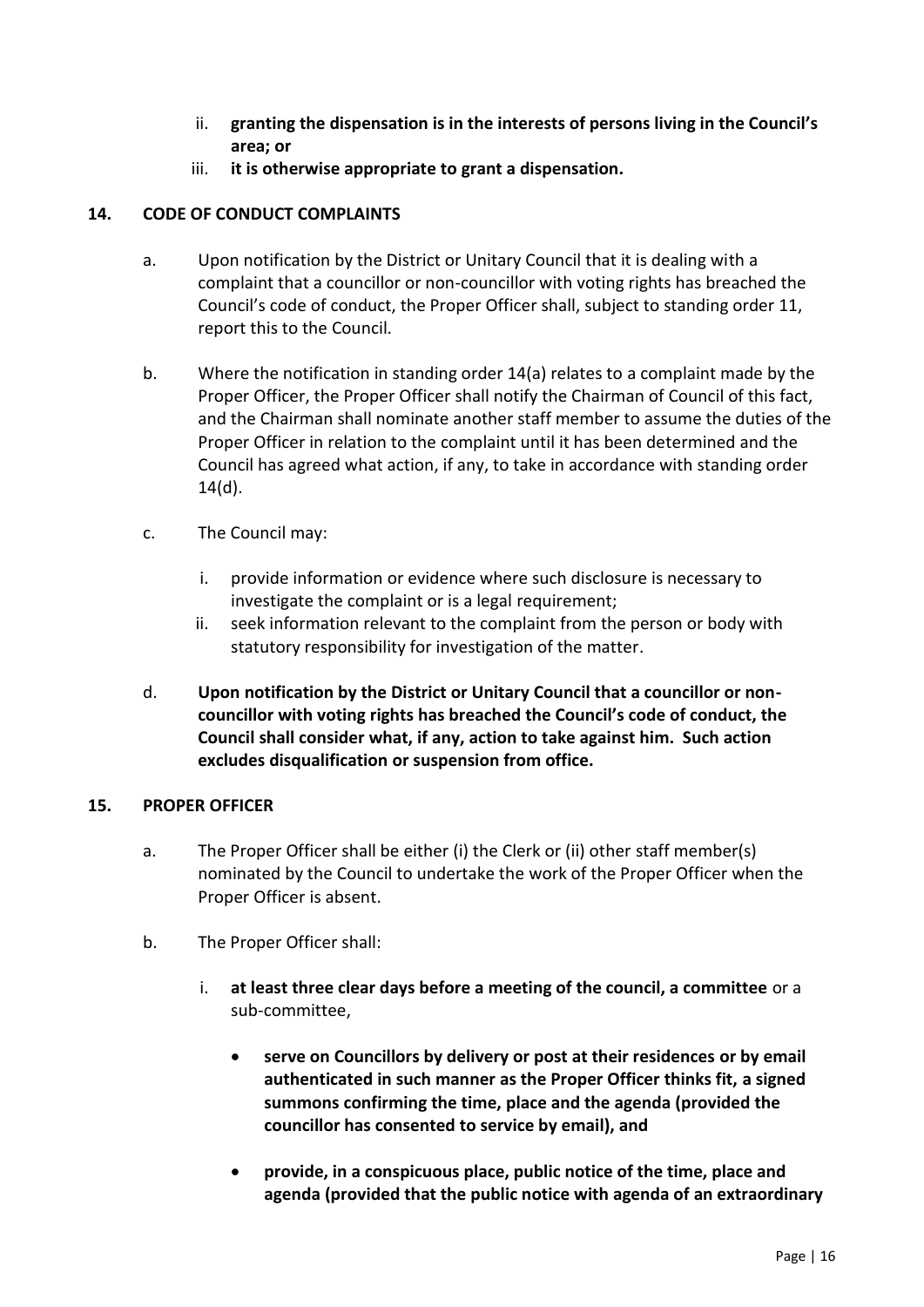# **meeting of the Council convened by councillors is signed by them).**

*See standing order 3(b) for the meaning of clear days for a meeting of a full council and standing order 3(c) for the meaning of clear days for a meeting of a committee;*

- ii. subject to standing order 9, include on the agenda all motions in the order received unless a councillor has given written notice at least 7 days before the meeting confirming his withdrawal of it;
- iii. **convene a meeting of the Council for the election of a new Chairman of the Council, occasioned by a casual vacancy in his office;**
- iv. **facilitate inspection of the minute book by local government electors;**
- v. **receive and retain copies of byelaws made by other local authorities;**
- vi. hold acceptance of office forms from councillors;
- vii. hold a copy of every councillor's register of interests;
- viii. assist with responding to requests made under freedom of information legislation and rights exercisable under data protection legislation, in accordance with the Council's relevant policies and procedures;
- ix. liaise, as appropriate, with the Council's Data Protection Officer (if there is one);
- x. receive and send general correspondence and notices on behalf of the Council except where there is a resolution to the contrary;
- xi. assist in the organisation of, storage of, access to, security of and destruction of information held by the Council in paper and electronic form subject to the requirements of data protection and freedom of information legislation and other legitimate requirements (e.g. the Limitation Act 1980);
- xii. arrange for legal deeds to be executed; *(see also standing order 23);*
- xiii. arrange or manage the prompt authorisation, approval and instruction regarding any payments to be made by the Council in accordance with its financial regulations;
- xiv. record every planning application notified to the Council and the Council's response to the local planning authority in a book for such purpose;
- xv. refer a planning application received by the Council to the Chairman or, in his absence, the Vice-Chairman of the Planning Committee within 2 working days of receipt to facilitate an extraordinary meeting if the nature of a planning application requires consideration before the next ordinary meeting of the Planning committee;
- xvi. manage access to information about the Council via the publication scheme; and
- xvii. retain custody of the seal of the Council (if there is one) which shall not be used without a resolution to that effect; *(see also standing order 23).*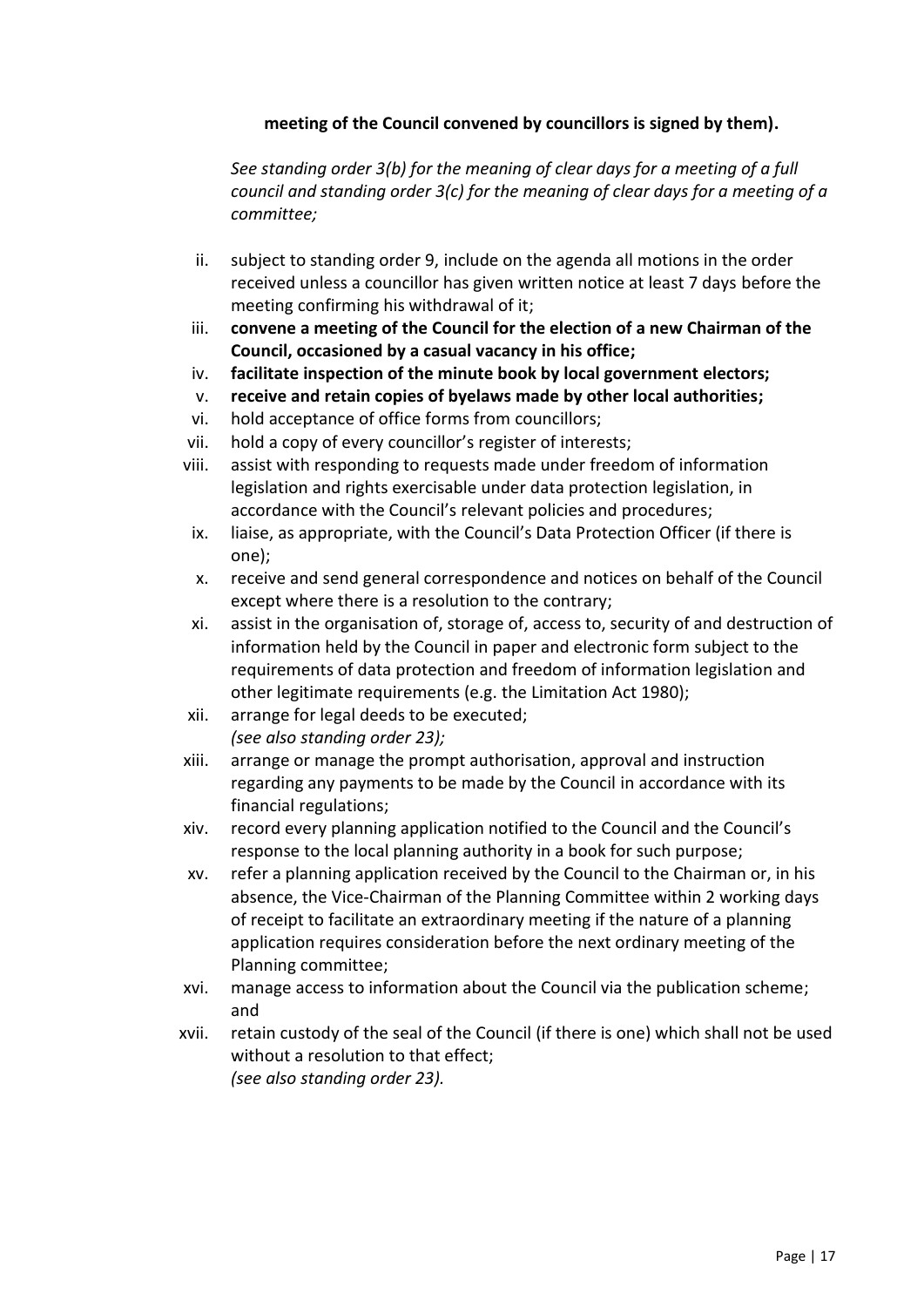# <span id="page-17-0"></span>**16. RESPONSIBLE FINANCIAL OFFICER**

a. The Council shall appoint appropriate staff member(s) to undertake the work of the Responsible Financial Officer when the Responsible Financial Officer is absent.

# <span id="page-17-1"></span>**17. ACCOUNTS AND ACCOUNTING STATEMENTS**

- a. "Proper practices" in standing orders refer to the most recent version of "Governance and Accountability for Local Councils – a Practitioners Guide".
- b. All payments by the Council shall be authorised, approved and paid in accordance with the law, proper practices and the Council's financial regulations.
- c. The Responsible Financial Officer shall supply to each councillor as soon as practicable after 30<sup>th</sup> June, 30<sup>th</sup> September and 31<sup>st</sup> December in each year a statement to summarise:
	- i. the Council's receipts and payments (or income and expenditure) for each quarter;
	- ii. the Council's aggregate receipts and payments (of income and expenditure) for the year to date;
	- iii. the balances held at the end of the quarter being reported and

which includes a comparison with the budget for the financial year and highlights any actual or potential overspends.

- d. As soon as possible after the financial year end at  $31<sup>st</sup>$  March, the Responsible Financial Officer shall provide:
	- i. each councillor with a statement summarising the Council's receipts and payments (or income and expenditure) for the last quarter and the year to date for information; and
	- ii. to the Council the accounting statements for the year in the form of Section 2 of the annual governance and accountability return, as required by proper practices, for consideration and approval.
- e. The year-end accounting statements shall be prepared in accordance with proper practices and apply the form of accounts determined by the Council (receipts and payments, or income and expenditure) for the year to 31<sup>st</sup> March. A completed draft annual governance and accountability return shall be presented to all councillors at least 14 days prior to anticipated approval by the Council. The annual governance and accountability return of the Council, which is subject to external audit, including the annual governance statement, shall be presented to the Council for consideration and formal approval before 30<sup>th</sup> June.

# <span id="page-17-2"></span>**18. FINANCIAL CONTROLS AND PROCUREMENT**

a. The Council shall consider and approve financial regulations drawn up by the Responsible Financial Officer, which shall include detailed arrangements in respect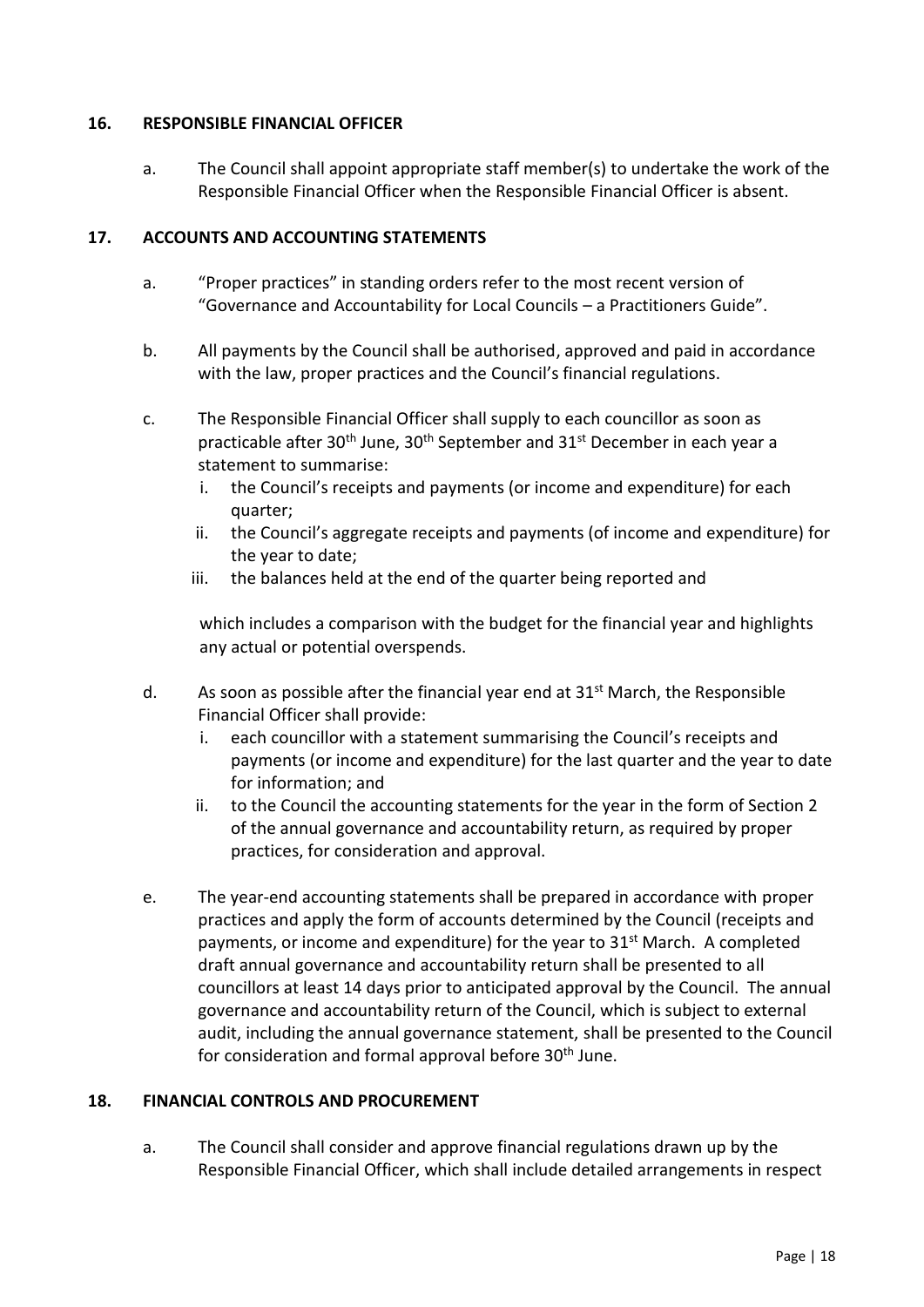of the following:

- i. the keeping of accounting records and systems of internal controls;
- ii. the assessment of management of financial risks faced by the Council;
- iii. the work of the independent internal auditor in accordance with proper practices and the receipt of regular reports from the internal auditor, which shall be required at least annually;
- iv. the inspection and copying by councillors and local electors of the Council's accounts and/or orders of payments; and
- v. whether contracts with an estimated value below **£25,000** due to special circumstances are exempt from a tendering process or procurement exercise.
- b. Financial regulations shall be reviewed regularly and at least annually for fitness of purpose.
- c. **A public contract regulated by the Public Contracts Regulations 2015 with an estimated value in excess of £25,000 but less than the relevant thresholds in standing order 18(f) is subject to Regulations 109-114 of the Public Contracts Regulations 2015 which include a requirement on the Council to advertise the contract opportunity on the Contracts Finder website regardless of what other means it uses to advertise the opportunity unless it proposes to use an existing list of approved suppliers (framework agreement).**
- d. Subject to additional requirements in the financial regulations of the Council, the tender process for contracts for the supply of goods, materials, services or the execution of works shall include, as a minimum, the following steps:
	- i. a specification for the goods, materials, services or the execution of works shall be drawn up;
	- ii. an invitation to tender shall be drawn up to confirm (i) the Council's specification (ii) the time, date and address for the submission of tenders (iii) the date of the Council's written response to the tender and (iv) the prohibition on prospective contractors contacting councillors or staff to encourage or support their tender outside the prescribed process;
	- iii. the invitation to tender shall be advertised in a local newspaper and in any other manner that is appropriate;
	- iv. tenders are to be submitted in writing in a sealed marked envelope addressed to the Proper Officer;
	- v. tenders shall be opened by the Proper Officer in the presence of at least one councillor after the deadline for submission of tenders has passed;
	- vi. tenders are to be reported to and considered by the appropriate meeting of the Council or a committee or sub-committee with delegated responsibility.
- e. Neither the Council, nor a committee or a sub-committee with delegated responsibility for considering tenders, is bound to accept the lowest value tender.
- f. **A public contract regulated by the Public Contracts Regulations 2015 with an estimated value in excess of £189,330 for a public service or supply contract or in**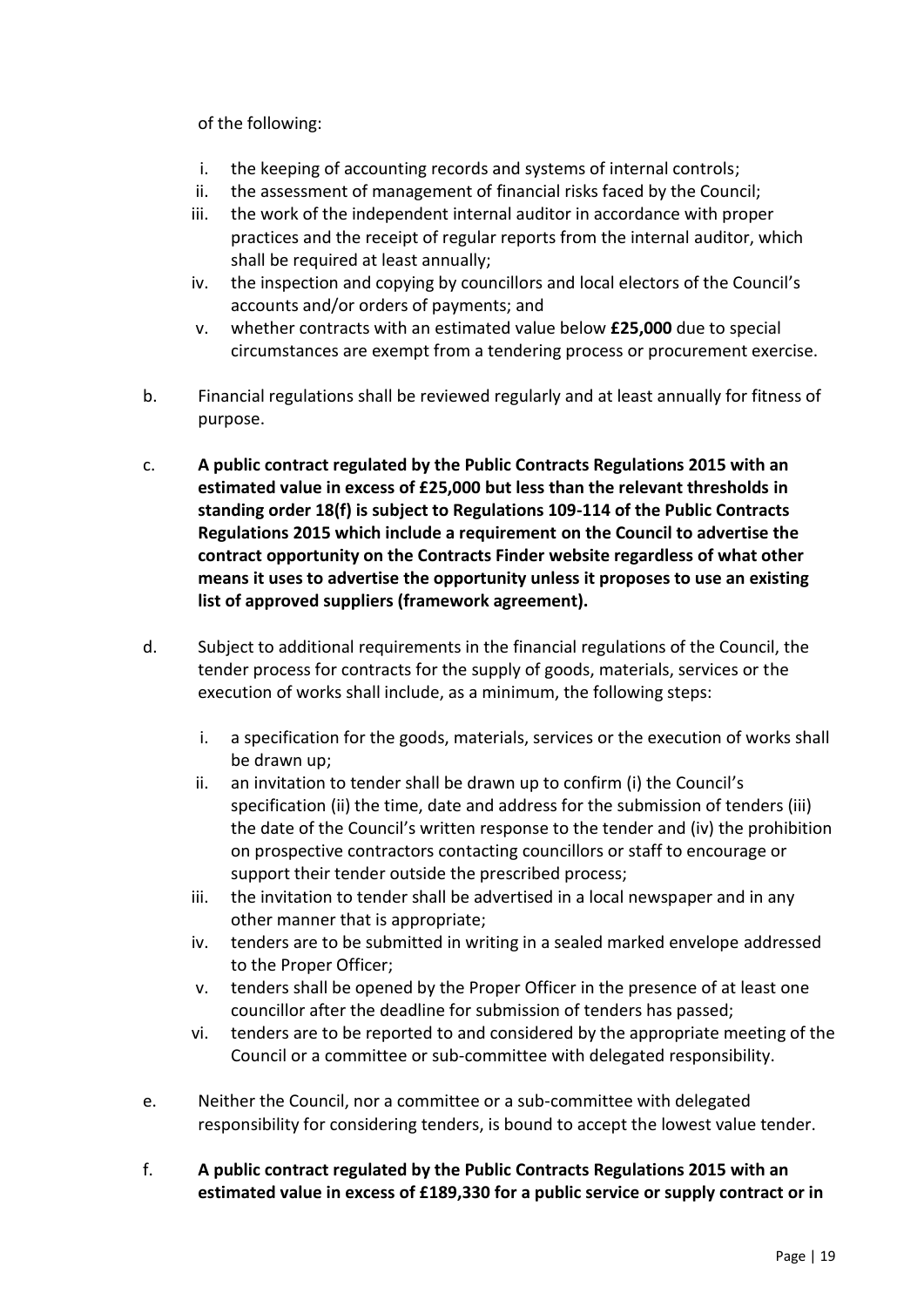**excess of £4,733,252 for a public works contract; or £663,540 for a social and other specific services contract (or other thresholds determined by the European Commission every two years and published in the Official Journal of the European Union (OJEU)) shall comply with the relevant procurement procedures and other requirements in the Public Contracts Regulations 2015 which include advertising the contract opportunity on the Contracts Finder website and in OJEU.**

g. **A public contract in connection with the supply of gas, heat, electricity, drinking water, transport services, or postal services to the public; or the provision of a port or airport; or the exploration for or extraction of gas, oil or solid fuel with an estimated value in excess of £378,660 for a supply, services or design contract; or in excess of £4,733,252 for a works contract; or £663,540 for a social and other specific services contract (or other thresholds determined by the European Commission every two years and published in OJEU) shall comply with the relevant procurement procedures and other requirements in the Utilities Contracts Regulations 2016.**

#### <span id="page-19-0"></span>**19. HANDLING STAFF MATTERS**

- a. A matter personal to a member of staff that is being considered by a meeting of Council is subject to standing order 11.
- b. Subject to the Council's policy regarding absences from work, the Council's most senior members of staff shall notify the chairman of the relevant committee or subcommittee of, if he is not available, the vice-chairman (if there is one) of the relevant committee or sub-committee of absence occasioned by illness or other reason and that person shall report such absence to the committee or subcommittee at its next meeting;
- c. The chairman of the staffing committee or in his absence, the vice-chairman shall upon a resolution conduct a review of the performance and annual appraisal of the work of all members of staff. The reviews and appraisal shall be reported in writing and are subject to approval by resolution by the staffing committee.
- d. Subject to the Council's policy regarding the handling of grievance matters, the Council's most senior member of staff (or other members of staff) shall contact the chairman of the staffing committee or in his absence, the vice-chairman of the staffing committee in respect of an informal or formal grievance matter, and this matter shall be reported back and progressed by resolution of the staffing committee.
- e. Subject to the Council's policy regarding the handling of grievance matters, if an informal or formal grievance matter raised by a member of staff relates to the chairman or vice-chairman of the staffing committee, this shall be communicated to another member of the staffing committee, which shall be reported back and progressed by resolution of the staffing committee.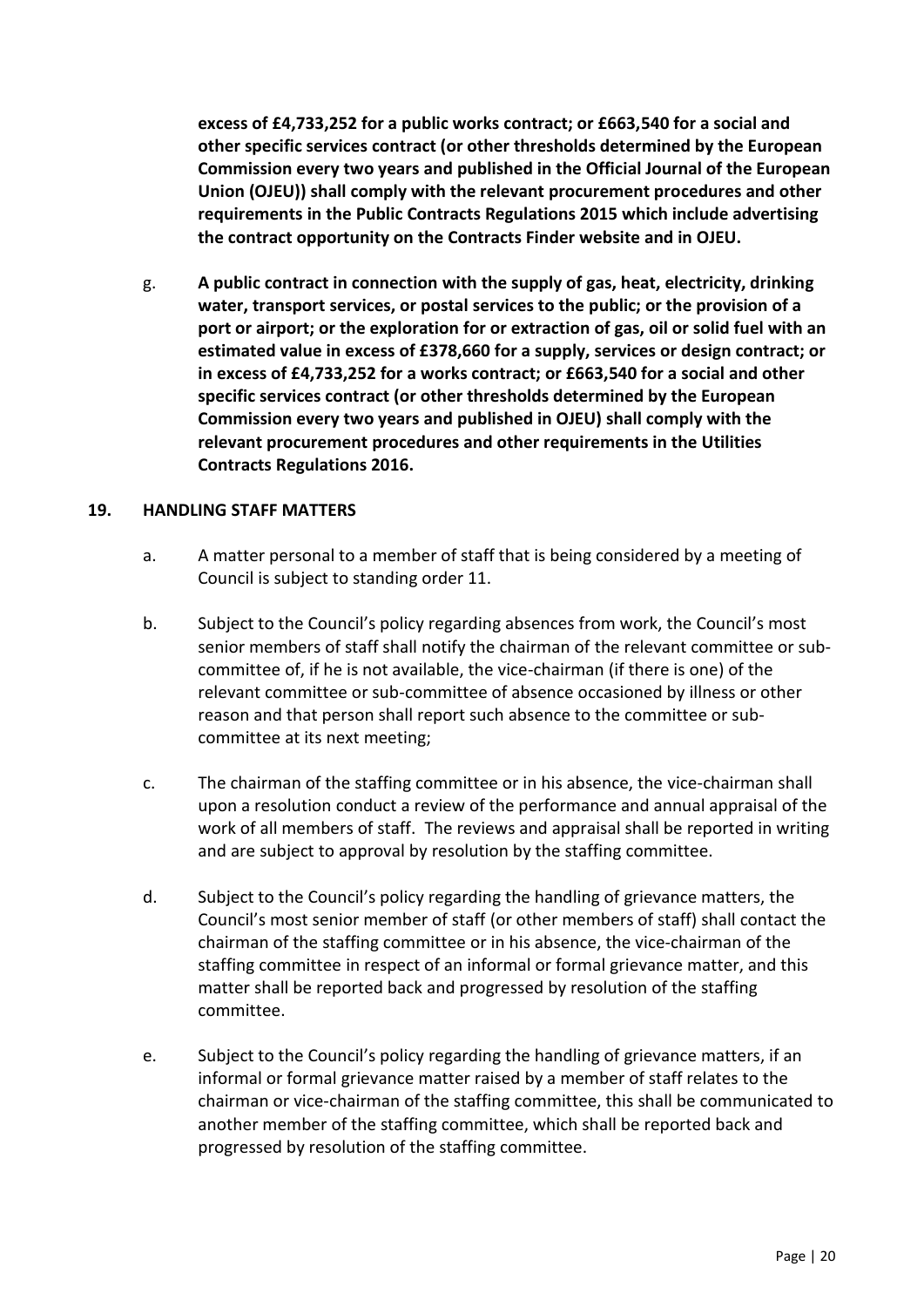- f. Any persons responsible for all or part of the management of staff shall treat as confidential the written records of all meetings relating to their performance, capabilities, grievance or disciplinary matters.
- g. In accordance with standing order 11(a), persons with line management responsibilities shall have access to staff records referred to in standing order 19(f).

#### <span id="page-20-0"></span>**20. RESPONSIBILITES TO PROVIDE INFORMATION**

#### **See also standing order 21.**

a. **In accordance with freedom of information legislation, the Council shall publish information in accordance with its publication scheme and respond to requests for information held by the Council.**

#### <span id="page-20-1"></span>**21. RESPONSIBILITIES UNDER DATA PROTECTION LEGISLATION**

Below is not an exclusive list. See also standing order 11.

- a. The Council may appoint a Data Protection Officer.
- b. **The Council shall have policies and procedures in place to respond to an individual exercising statutory rights concerning his personal data.**
- c. **The Council shall have a written policy in place for responding to and managing a personal data breach.**
- d. **The Council shall keep a record of all personal data breaches comprising the facts relating to the personal data breach, its effects and the remedial action taken.**
- e. **The Council shall ensure that information communicated in its privacy notice(s) is in an easily accessible and available form and kept up to date.**
- f. **The Council shall maintain a written record of its processing activities.**

#### <span id="page-20-2"></span>**22. RELATIONS WITH THE PRESS/MEDIA**

a. Requests from the press or other media for an oral or written comment or statement from the Council, its councillors or staff shall be handled in accordance with the Council's policy in respect of dealing with the press and/or other media.

#### <span id="page-20-3"></span>**23. EXECUTION AND SEALING OF LEGAL DEEDS**

See also standing orders 15(b)(xii) and (xvii).

a. A legal deed shall not be executed on behalf of the Council unless authorised by a resolution.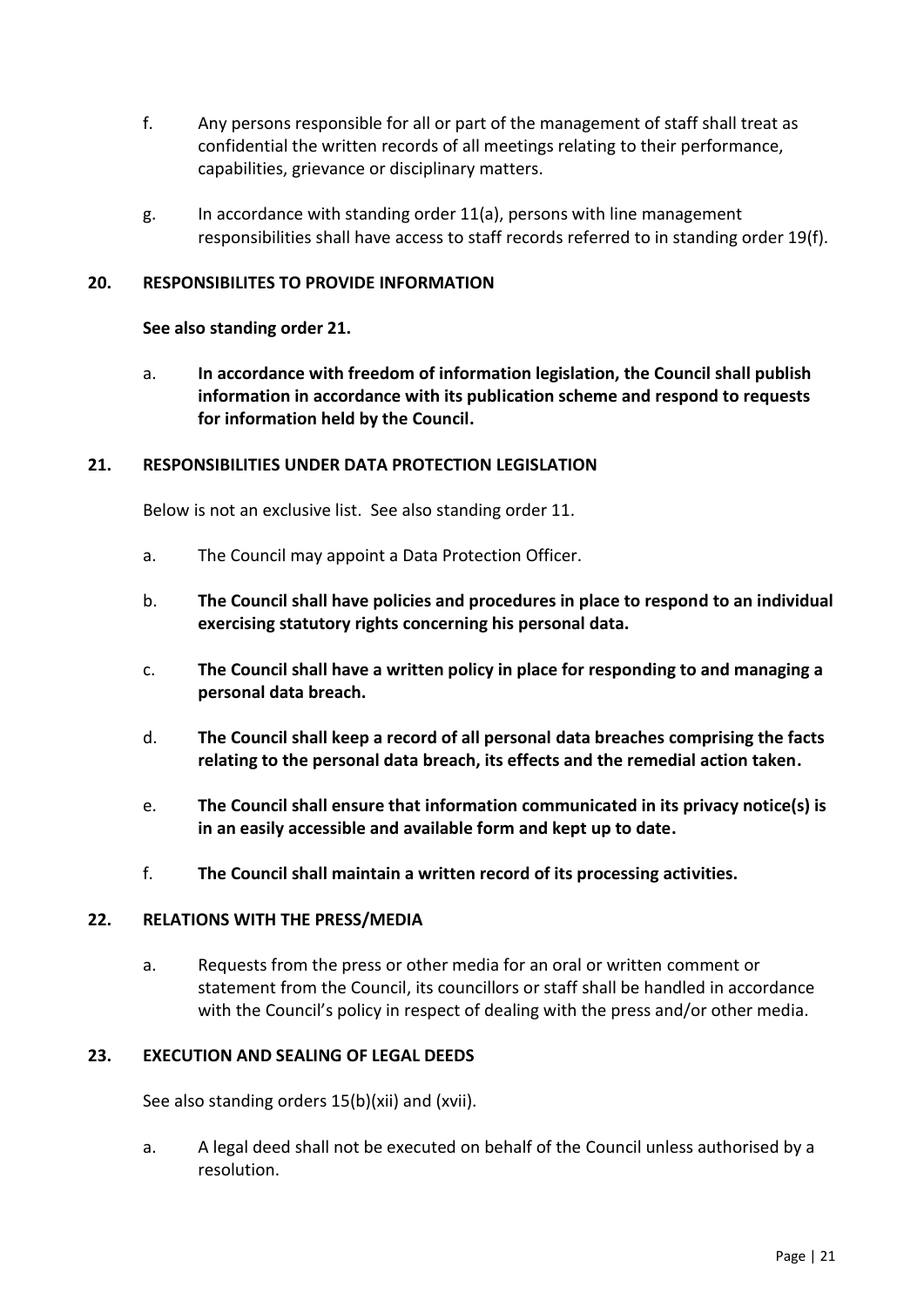b. **Subject to standing order 23(a), any two councillors may sign, on behalf of the Council, any deed required by law and the Proper Officer shall witness their signatures.**

# <span id="page-21-0"></span>**24. COMMUNICATING WITH DISTRICT AND COUNTY OR UNITARY COUNCILLORS**

- a. An invitation to attend a meeting of the Council shall be sent, together with the agenda, to the ward councillor(s) of the District and County Council or Unitary Council representing the area of the Council.
- b. Unless the Council determines otherwise, a copy of each letter sent to the District and County Council or Unitary Council shall be sent to the ward councillor(s) representing the area of the Council.

# <span id="page-21-1"></span>**25. RESTRICTIONS ON COUNCILLOR ACTIVITIES**

- a. Unless duly authorised no councillor shall:
	- i. inspect any land and/or premises which the Council has a right or duty to inspect, or
	- ii. issue orders, instructions or directions. to any specific item of business.

#### <span id="page-21-2"></span>**26. STANDING ORDERS GENERALLY**

- a. All of part of a standing order, except one that incorporates mandatory statutory or legal requirements, may be suspended by resolution in relation to the consideration of an item on the agenda for a meeting.
- b. A motion to add to or vary or revoke one or more of the Council's standing orders, except one that incorporates mandatory statutory or legal requirements, shall be proposed by a special motion, the written notice by at least two-thirds of the councillors to be given to the Proper Officer in accordance with standing order 9.
- c. The Proper Officer shall provide a copy of the Council's standing orders to a councillor as soon as possible.
- d. The decision of the chairman of a meeting as to the application of standing orders at the meeting shall be final.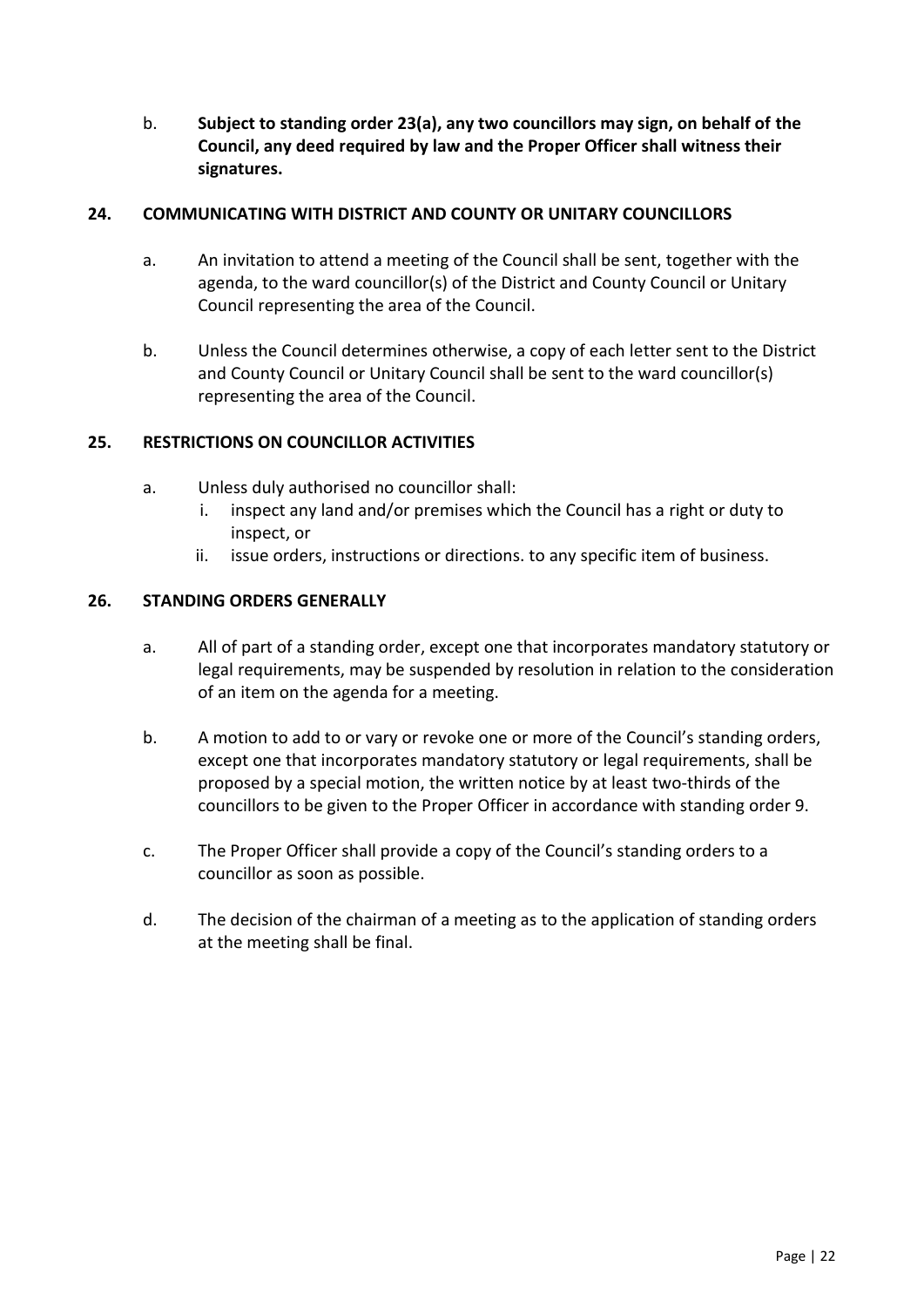#### **THE TEN GENERAL PRINCIPLES OF PUBLIC LIFE**

The general principles governing Councillors' conduct under the *Relevant Authorities (General Principles) Order 2001* are set out below:

#### **1. Selflessness**

Members should serve only the public interest and should never improperly confer an advantage or disadvantage on any person.

#### **2. Honesty and Integrity**

Members should not place themselves in situation where their honesty and integrity may be questioned, should not behave improperly and should on all occasions avoid the appearance of such behaviour.

#### **3. Objectivity**

Members should make decisions on merit, including when making appointments, awarding contracts, or recommending individuals for rewards or benefits.

#### **4. Accountability**

Members should be accountable to the public for their actions and the manner in which they carry out their responsibilities, and should co-operate fully and honestly with any scrutiny appropriate to their particular office.

#### **5. Openness**

Members should be as open as possible about their actions and those of their authority, and should be prepared to give reasons for those actions.

#### **6. Personal Judgement**

Members may take account of the views of others, including their political groups, but should reach their own conclusions on the issues before them and act in accordance with those conclusions.

#### **7. Respect for Others**

Members should promote equality by not discriminating unlawfully against any person, and by treating people with respect, regardless of their race, age, religion, gender, sexual orientation or disability. They should respect the impartiality and integrity of the authority's statutory officers, and its other employees.